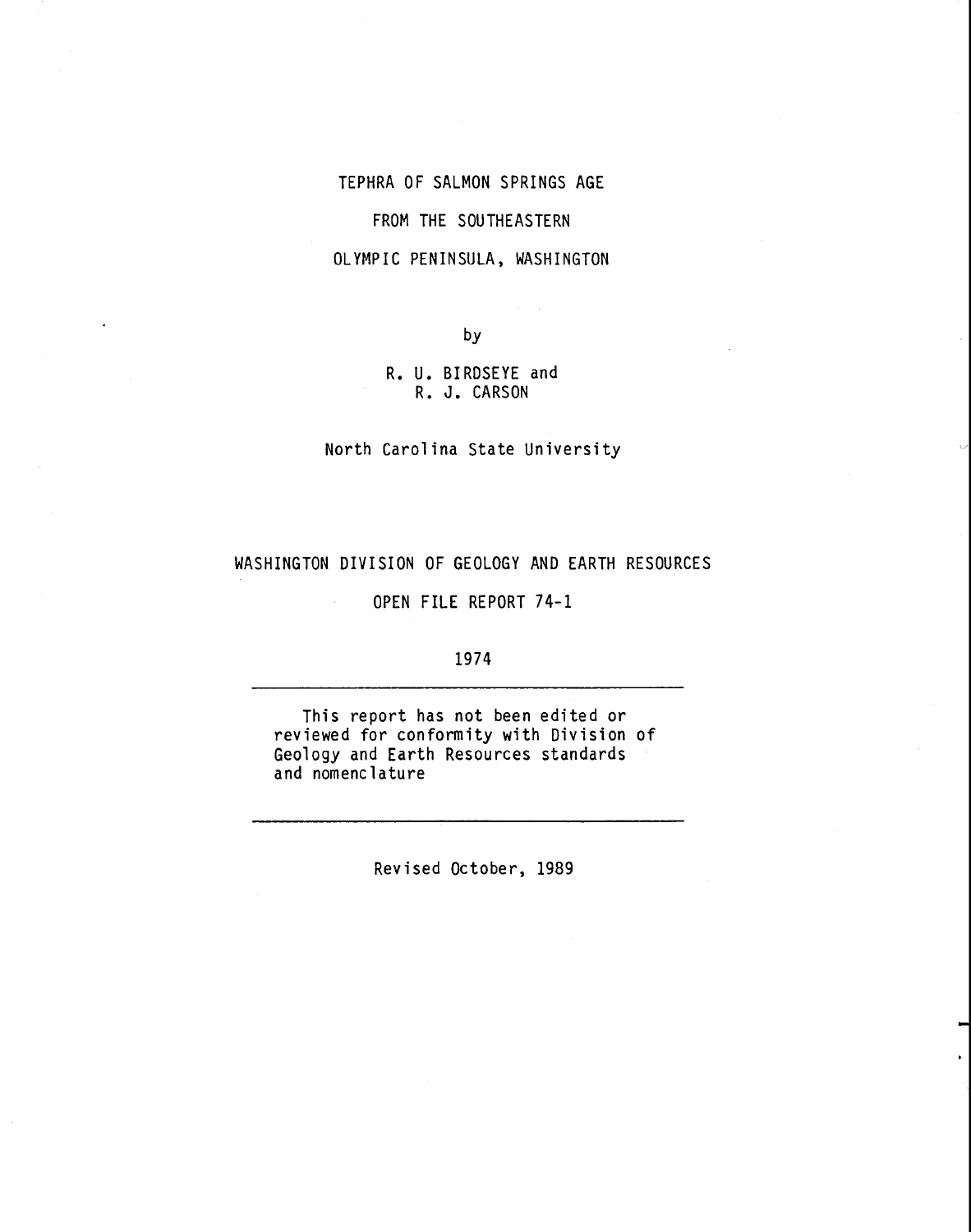$\label{eq:2.1} \frac{1}{2} \int_{\mathbb{R}^3} \frac{1}{\sqrt{2}} \, \frac{1}{\sqrt{2}} \, \frac{1}{\sqrt{2}} \, \frac{1}{\sqrt{2}} \, \frac{1}{\sqrt{2}} \, \frac{1}{\sqrt{2}} \, \frac{1}{\sqrt{2}} \, \frac{1}{\sqrt{2}} \, \frac{1}{\sqrt{2}} \, \frac{1}{\sqrt{2}} \, \frac{1}{\sqrt{2}} \, \frac{1}{\sqrt{2}} \, \frac{1}{\sqrt{2}} \, \frac{1}{\sqrt{2}} \, \frac{1}{\sqrt{2}} \, \frac{1}{\sqrt{2}} \,$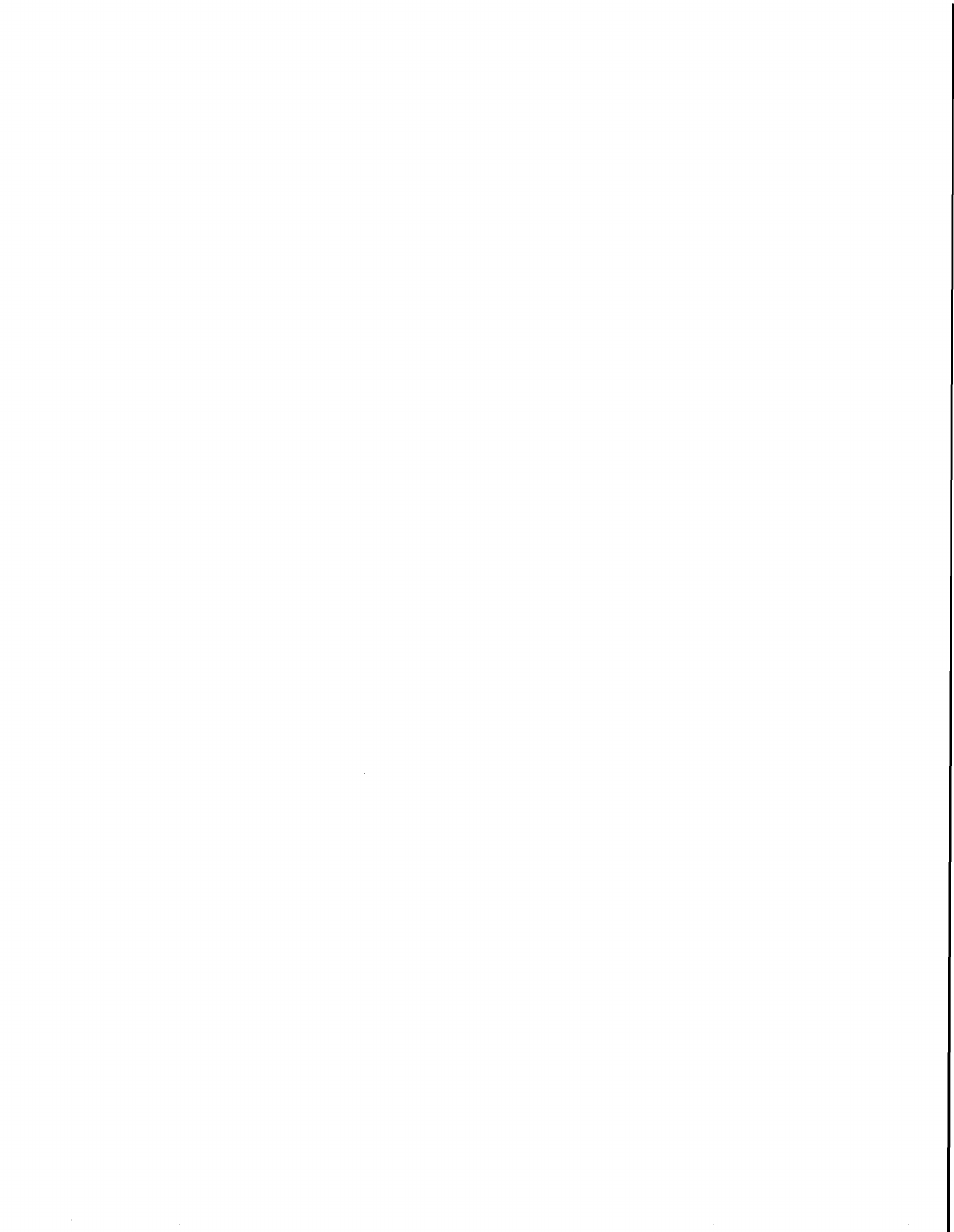# **CONTENTS**

 $\alpha$  and  $\beta$  , as a sequence of the sequence of  $\beta$ 

where  $\alpha$  is a set of  $\alpha$  ,  $\alpha$  ,  $\beta$  ,  $\alpha$ 

Page

| Pleistocene climate, glaciation, and volcanism 2<br>Atmospheric conditions during deposition of the ash20<br>Usefulness of volcanic ash in stratigraphic determination21 |                                               |  |  |
|--------------------------------------------------------------------------------------------------------------------------------------------------------------------------|-----------------------------------------------|--|--|
|                                                                                                                                                                          |                                               |  |  |
|                                                                                                                                                                          |                                               |  |  |
|                                                                                                                                                                          |                                               |  |  |
|                                                                                                                                                                          |                                               |  |  |
|                                                                                                                                                                          | The ashes: Their thickness, distribution, and |  |  |
|                                                                                                                                                                          |                                               |  |  |
|                                                                                                                                                                          |                                               |  |  |
|                                                                                                                                                                          |                                               |  |  |
|                                                                                                                                                                          |                                               |  |  |
|                                                                                                                                                                          |                                               |  |  |
|                                                                                                                                                                          |                                               |  |  |

# **ILLUSTRATIONS**

|  | Figure 1 - Maximum extent of the Cordilleran ice sheet 3     |  |
|--|--------------------------------------------------------------|--|
|  | Figure 2 - Summary of late Pleistocene events in             |  |
|  |                                                              |  |
|  | Figure 3 - Location map showing inferred extent of minimum   |  |
|  | areas of fallout of volcanic ash from eruptions              |  |
|  | of Mount Mazama and Glacier Peak 5                           |  |
|  | Figure 4 - Map of southeast Olympic Peninsula, Washington,   |  |
|  | showing localities from which samples were taken 9           |  |
|  | Figure 5 - Profile of Covington Bog showing the relationship |  |
|  | of the ash layer to limnic, fibrous, and sphagnum peat13     |  |
|  |                                                              |  |
|  |                                                              |  |
|  | Figure 8 - Sequence of winds accompanying movement of low    |  |
|  | pressure area eastward22                                     |  |
|  |                                                              |  |

# **TABLES**

| Table 1. Atomic absorption data (in percent composition)18       |
|------------------------------------------------------------------|
| Table 2. X-ray fluorescence data obtained for volcanic ash I18   |
| Table 3. Chemistry of two rhyolitic/dacitic volcanic ashes18     |
| Table 4. Average composition of five classes of volcanic rocks19 |

an na ana ana amin' ny kaodim-paositra 2008–2014. Ilay kaominina dia kaominina mpikambana amin'ny fivondronan-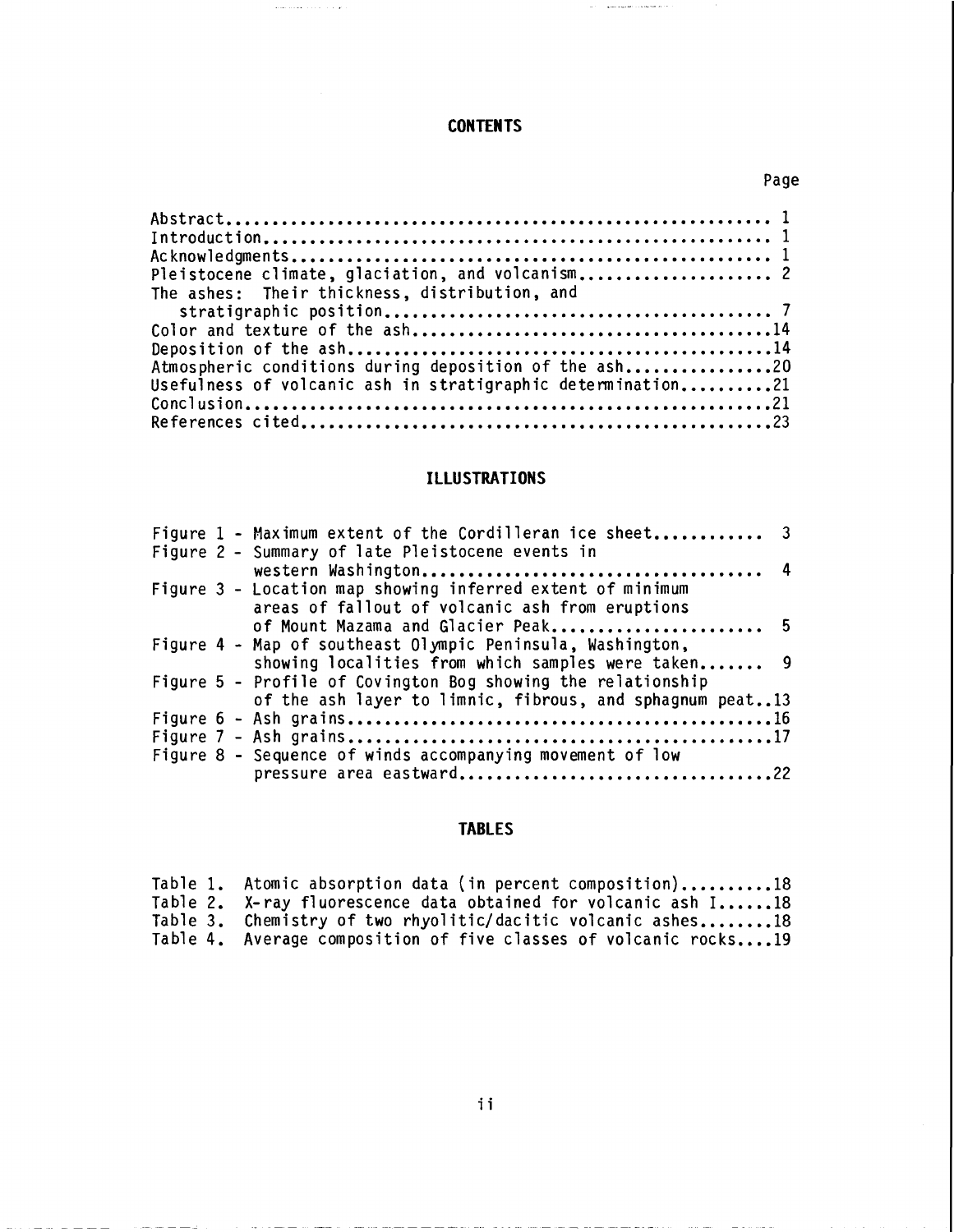$\label{eq:2.1} \frac{1}{2} \int_{\mathbb{R}^3} \frac{1}{\sqrt{2}} \, \frac{1}{\sqrt{2}} \, \frac{1}{\sqrt{2}} \, \frac{1}{\sqrt{2}} \, \frac{1}{\sqrt{2}} \, \frac{1}{\sqrt{2}} \, \frac{1}{\sqrt{2}} \, \frac{1}{\sqrt{2}} \, \frac{1}{\sqrt{2}} \, \frac{1}{\sqrt{2}} \, \frac{1}{\sqrt{2}} \, \frac{1}{\sqrt{2}} \, \frac{1}{\sqrt{2}} \, \frac{1}{\sqrt{2}} \, \frac{1}{\sqrt{2}} \, \frac{1}{\sqrt{2}} \,$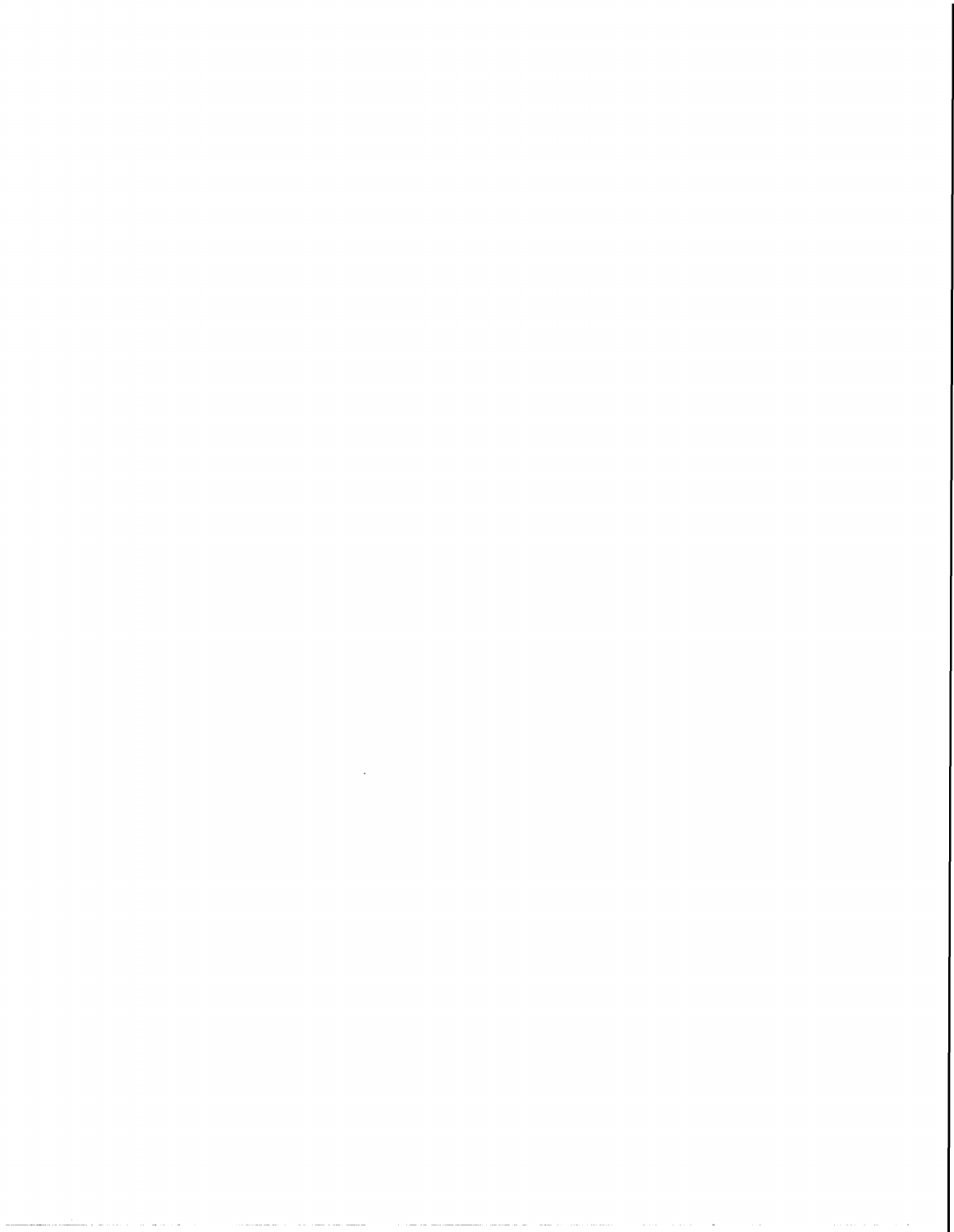## **TEPHRA OF SALMON SPRINGS AGE FROM THE SOUTHEASTERN OLYMPIC PENINSULA WASHINGTON**

Compiled by R. U. Birdseye and R. J. Carson

#### **ABSTRACT**

The southeast Olympic Peninsula has undergone a long sequence of glaciations and interglaciations. During a nonglacial interval of the Salmon Springs Glaciation, two or more volcanic ashes were deposited on the peninsula. This tephra has been radiocarbon dated at greater than 41,000 years B.P. Like other ash deposits of the same age or older in Washington, the source of the tephra is unknown. Five samples of this Olympic Peninsula ash have been analyzed. They are similar stratigraphically, and differences of their petrography and chemistry may be mainly due to weathering.

#### **INTRODUCTION**

The southeast portion of the Olympic Peninsula lies between the Olympic Mountains on the west and the Puget Lowland on the east. The entire area was glaciated at least four times during the Pleistocene. The episodes of glaciation are separated by nonglacial intervals, during which weathering, erosion, and nonglacial sedimentation occurred. of the nonglacial deposits is a layer of volcanic ash that is the subject of this paper. Five samples of this ash, herein referred to "ashes 1-V" or samples 1-V, will be discussed with reference to their petrologic, stratigraphic, and chronologic aspects.

#### **ACKNOWLEDGMENTS**

The ashes were collected while working for the Washington Division of Geology and Earth Resources under a grant from the U.S. Geological Survey. Thanks are extended to W. H. Spence, Department of Geosciences, North Carolina State University, for providing X-ray fluorescence data on a sample by atomic absorption techniques. Discussions of various aspects of the study with S. W. Buol, Department of Soil Science, and G. F. Watson, Department of Geosciences, North Carolina State University, have been extremely helpful. One radiocarbon date was supplied by the U.S. Geological Survey.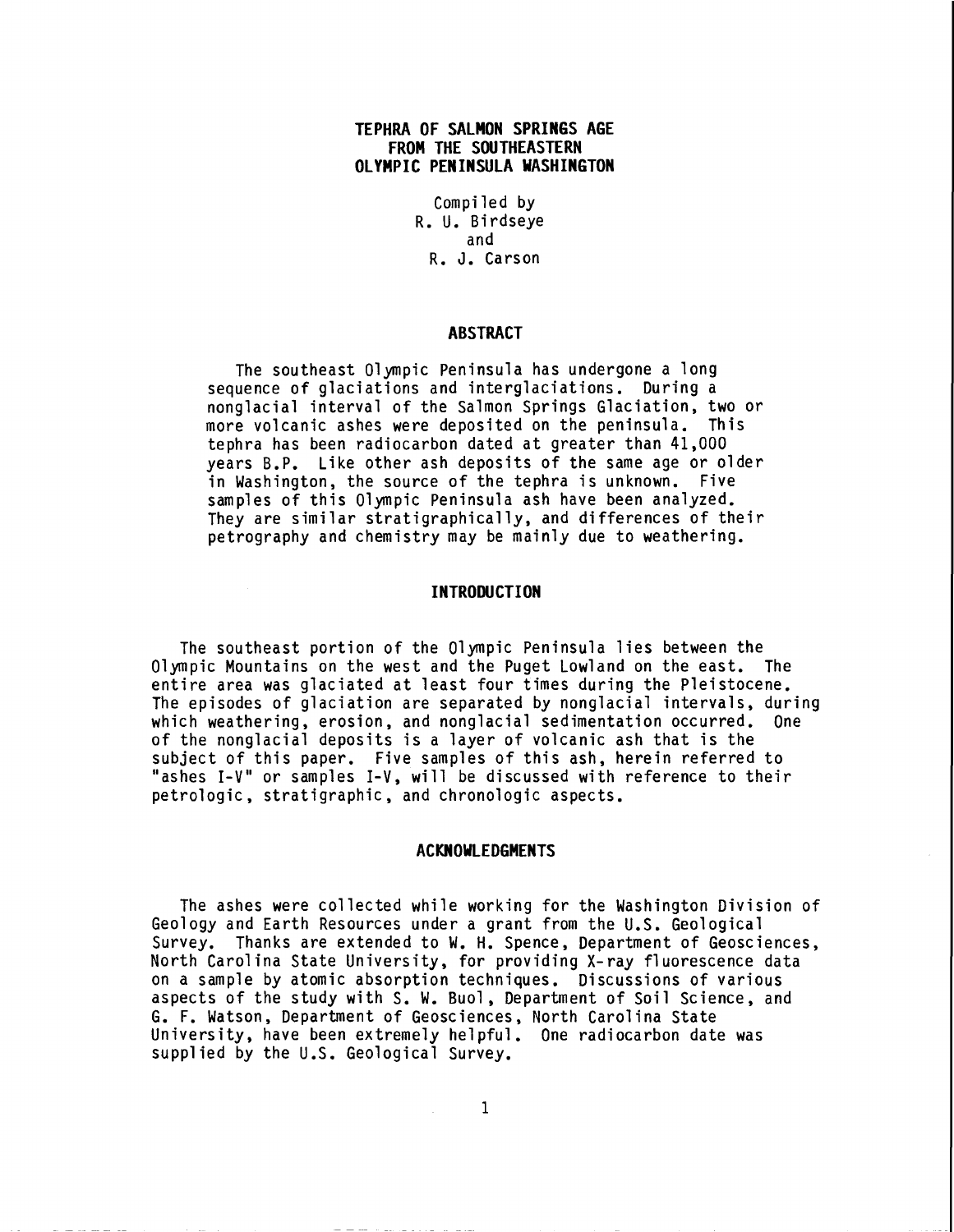#### **PLEISTOCENE CLIMATE, GLACIATION, AND VOLCANISM**

The Cordilleran ice sheet originated in the mountains of British Columbia. A lobe of this enormous mass of ice was responsible for at least four major glaciations of the Puget Lowland (Crandell et al., 1958; Crandell, 1963) (Fig. 1). Alpine glaciers, originating in the Olympic Mountains, were also responsible for the landforms and deposits formed on the peninsula. At times the two ice masses merged, obscuring the extent of glaciation on the north and east sides of the Olympic Mountains (Crandell, 1965).

The climatic and geological record of the area from which the ash sample were obtained is as follows (Easterbrook et al., 1967) (Fig. 2):

> Fraser Glaciation Sumas Stade Everson Interstade Vashon Stade Evans Greet Stade Olympia Interglaciation Salmon Springs Glaciation Puyallup Interglaciation Stuck Glaciation Alderton Interglaciation Orting Glaciation

Specific details of the Fraser Glaciation and Olympia Interglaciation will not be discussed, since this paper is primarily concerned with Salmon Springs deposits. Ashes have, however, been erupted in western Washington in post-glacial times. Of the five largest Cascade volcanoes in Washington, which include Mount Adams, Mount Baker, Mount St. Helens, Mount Rainier, and Glacier Peak, all except Mount Adams have ejected ash in postglacial time (Rigg and Gould, 1957). The youngest ash layer is believed to have been from an eruption of Mount St. Helens in 1802. Numerous eruptions of these and other volcanoes have occurred for over 6,000 years. In addition Mount Mazama, at the present site of Crater Lake, Oregon, erupted 6,600 years B.P. and spread ash over large areas of the Pacific Northwest (Wilcox, 1965), including the southeast Olympic Peninsula (Fryxell, 1965) (Fig. 3).

During the Everson Interstade of the Fraser Glaciation, massive ash deposits were laid down by an eruption of Glacier Peak (Fig. 3). Studies done preceding the 1960's had identified the Mazama ash layers mentioned above as deposited by Glacier Peak (Rigg and Gould, 1957). Powers and Wilcox (1964), using new chemical and petrographic data, found this to be incorrect. Glacier Peak was the sources of the older ash deposit, which came from an eruption some 12,000 B.P. (Fryxell, 1965).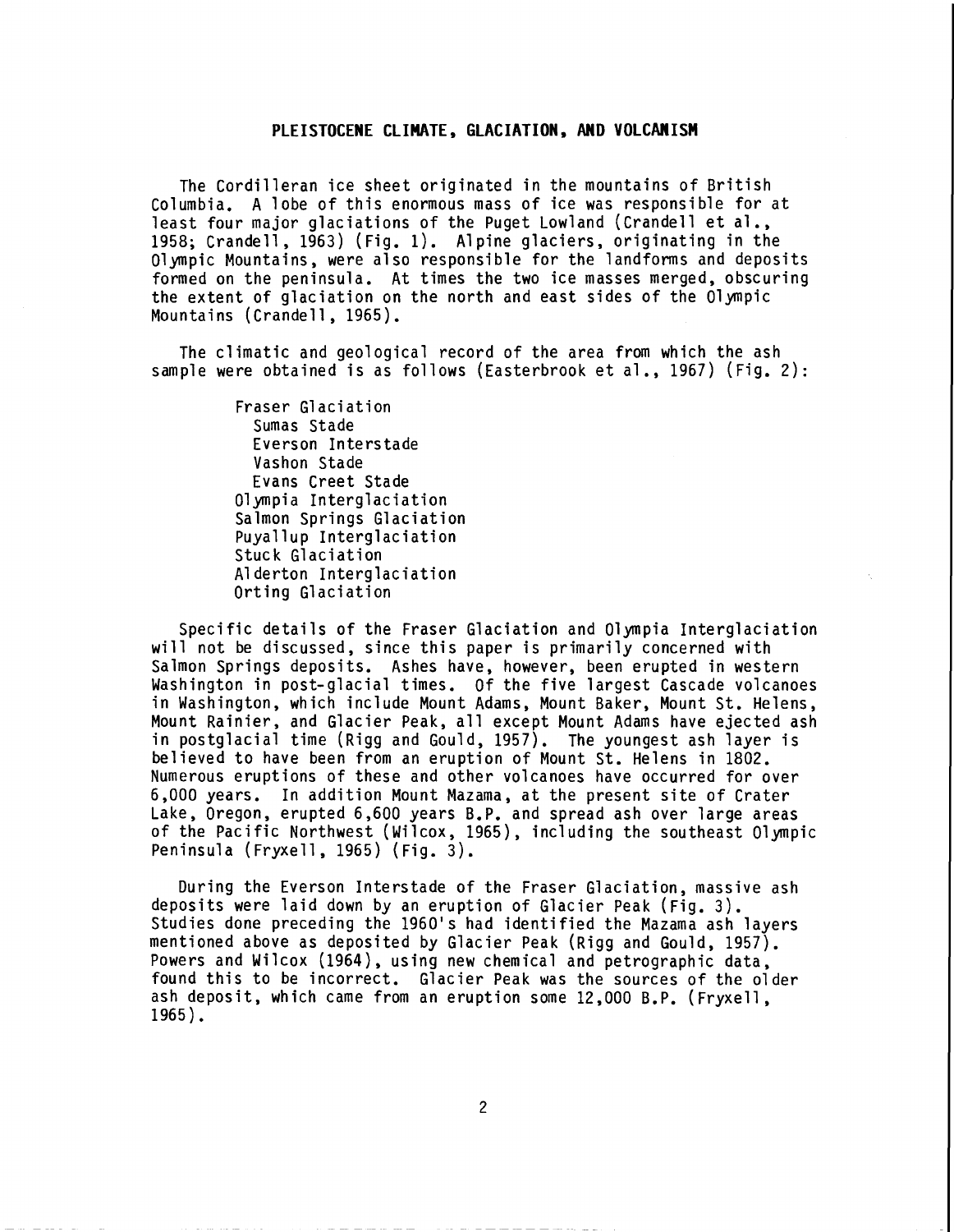

Figure 1. Maximum extent of the Cordilleran ice sheet (after Artim,  $1973$ .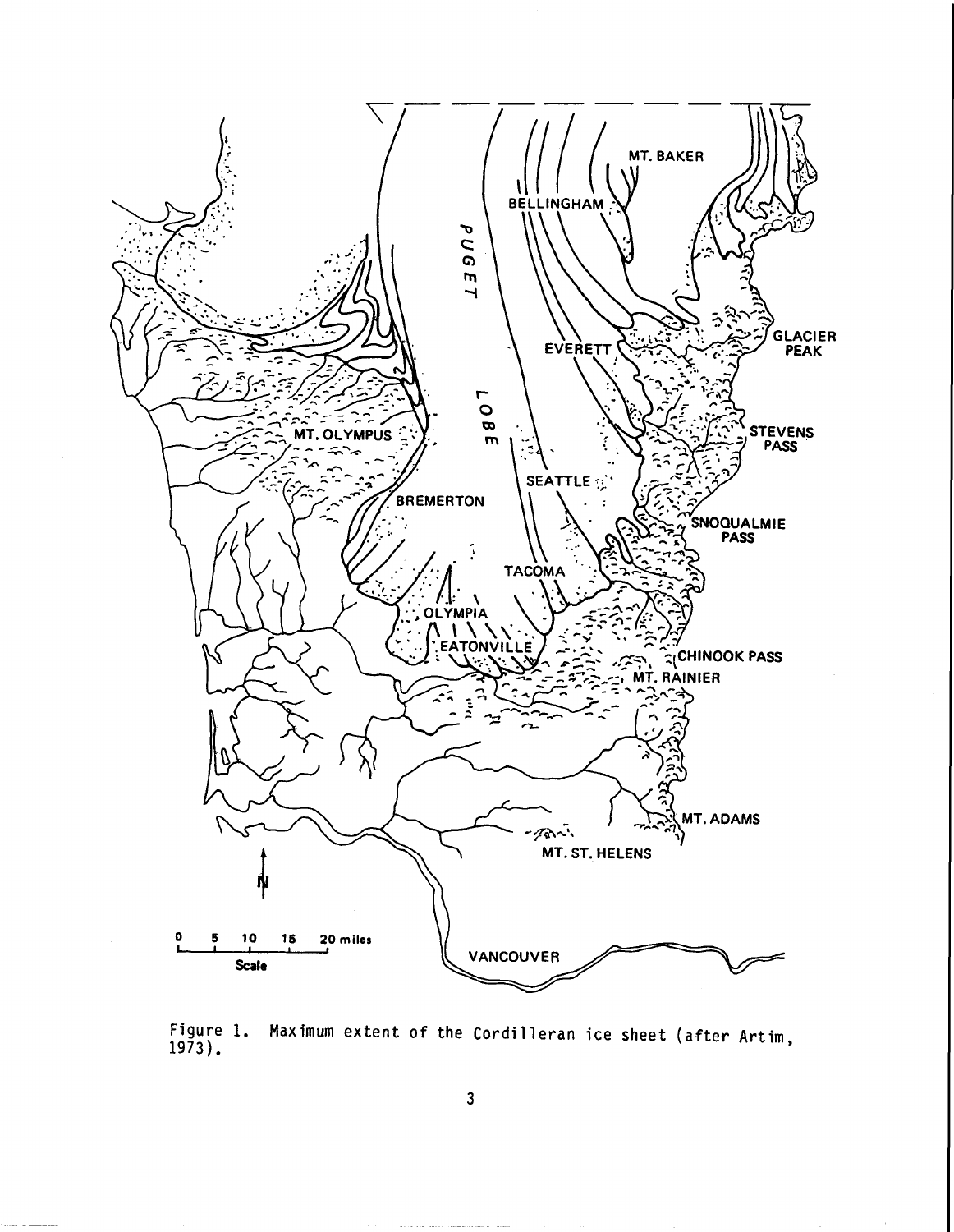| Years<br>before<br>present | Geologic Climate Unit                                                       | Event                                                                                                                                     |
|----------------------------|-----------------------------------------------------------------------------|-------------------------------------------------------------------------------------------------------------------------------------------|
|                            | Neoglaciation                                                               | Expansion of glaciers in<br>high mountain cirques                                                                                         |
| 5000                       | "Hypsithermal interval"                                                     | Fluvial and mudflow aggra-<br>dation in parts of low-<br>land; local lacustrine                                                           |
| 10000                      | Fraser Glaciation<br>Sumas Stade><br>- Everson Interstade                   | sedimentation<br>Readvance of Cordilleran<br>ice sheet; rebirth of<br>glaciers in the high<br>cirques<br>Glaciomarine, marine, and        |
| 15000                      | Vashon Stade                                                                | fluvial sedimentation in<br>northern Puget Sound<br>lowland<br>Advance and recession of<br>Cordilleran ice sheet                          |
| 20000                      | <b>Evans Creek Stade</b>                                                    | Advance and recession of<br>alpine glaciers                                                                                               |
| 25000                      |                                                                             |                                                                                                                                           |
| 30000                      | Olympia Interglaciation                                                     | Fluvial and lacustrine<br>sedimentation in the Puget<br>Sound lowland                                                                     |
| 35000                      |                                                                             |                                                                                                                                           |
|                            | 7                                                                           |                                                                                                                                           |
|                            |                                                                             |                                                                                                                                           |
|                            | Salmon Springs Glaciation<br>Younger glacial episode<br>"Salmon Springs II" | Advance of Cordilleran ice<br>sheet into southern Puget<br>Sound lowland, and reces-<br>sion; advance and recession                       |
|                            | Nonglacial interval                                                         | of alpine glaciers<br>Fluvial sedimentation in<br><b>Puget Sound lowland</b>                                                              |
|                            | Older glacial episode<br>"Salmon Springs I"                                 | Advance of Cordilleran ice<br>sheet into southern Puget<br>Sound lowland, and reces-<br>sion; advance and recession<br>of alpine glaciers |

Figure 2. Summary of late Pleistocene events in western Washington (Crandell, 1965).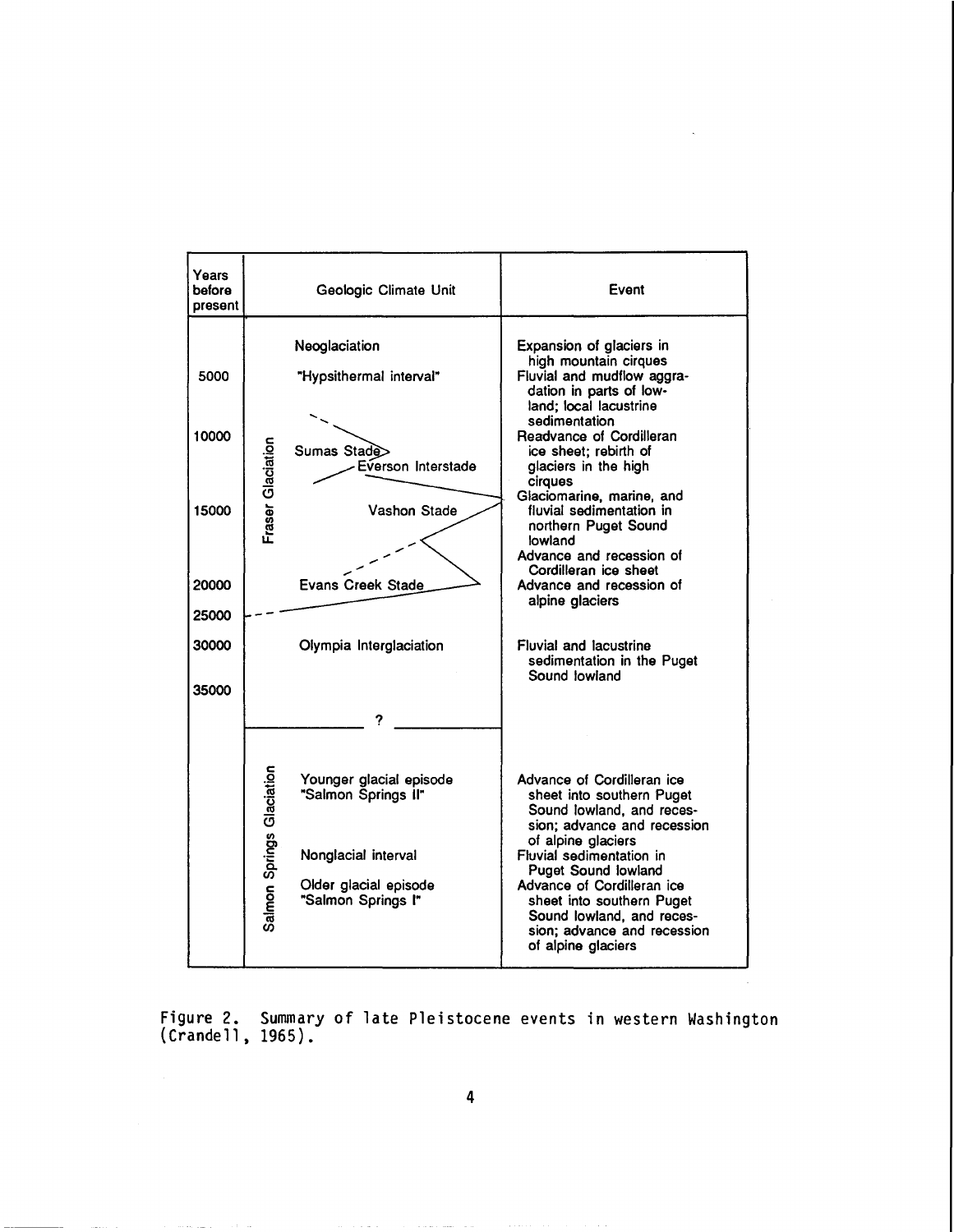

Figure 3. Location map, showing inferred extent of minimum areas of fallout of volcanic ash from eruptions of Mount Mazama ([enclosed by dashed line]) and Glacier Peak ([hachures along dotted line]). Maximum extent of Cordilleran ice sheet during Wisconsin time is [short dashed] line. (After Fryxell, 1965; [note: this figure has been reconstructed])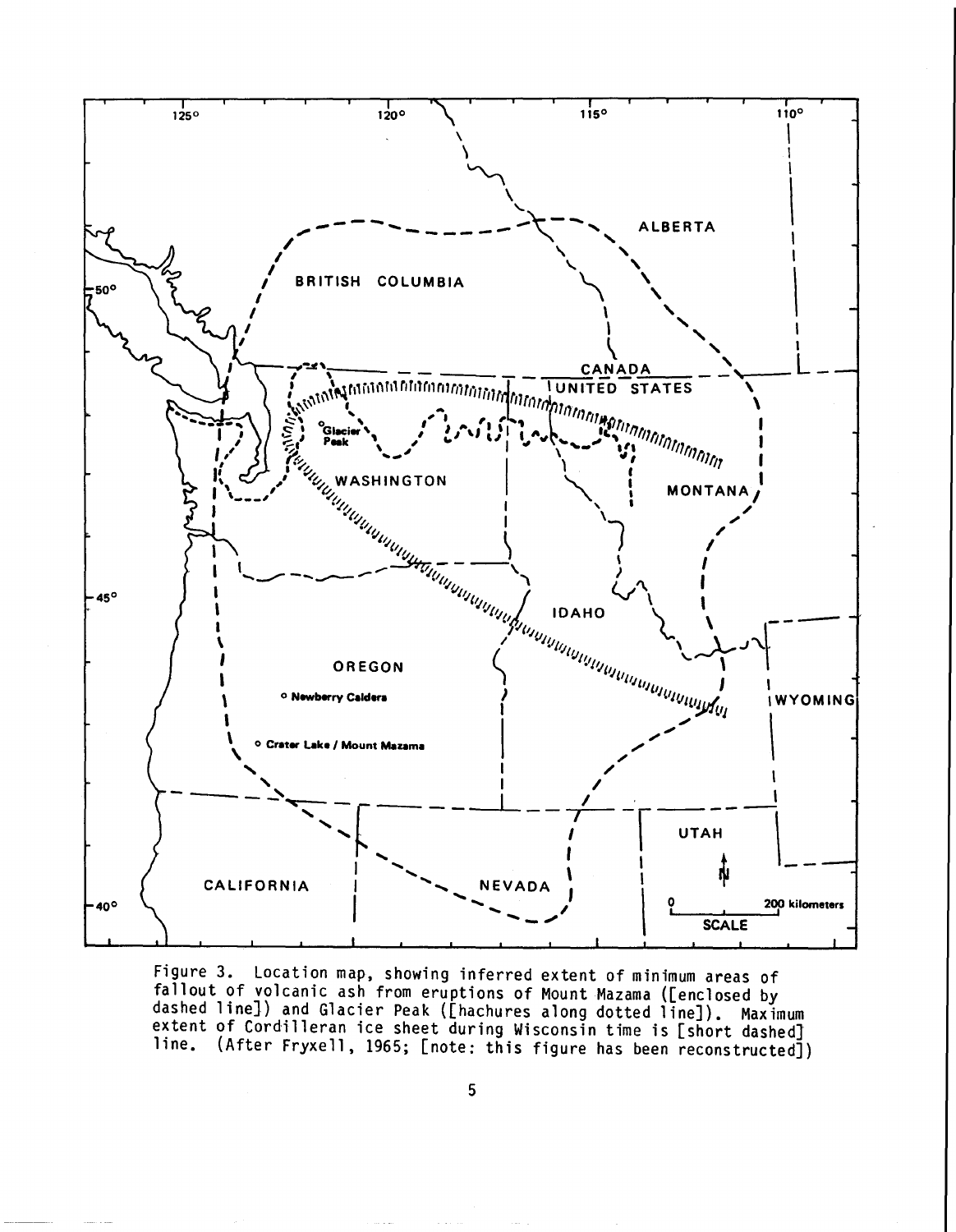Because layers of volcanic ash are common in the Pacific Northwest, they serve as extremely good stratigraphic markers when applied to geologic and archaeologic problems, as long as they are correctly identified and correlated (Powers and Wilcox, 1964).

The ash samples described herein have been radiocarbon dated at greater than 41,000 years B.P. This indicates that they were deposited during the Salmon Springs Glaciation (correlated with Early Wisconsin in the mid-continent) or some older climatic unit.

The Salmon Springs Drift includes post-Puyallup, pre-Olympia glacial deposits (Crandell et al., 1958). Large glaciers formed in the Olympic Mountains twice during Salmon Springs time (Crandell, 1965). The Possession Drift of the northern Puget lowland and San Juan Islands has been tentatively correlated with the Salmon Springs Drift present in the southern Puget Lowland and southeast Olympic Peninsula. The Possession Drift, however, is made up of a single glacial unit, while the Salmon Springs is composed of two units (Easterbrook, 1969). The Salmon Springs Drift consists of oxidized sand and gravel, and discontinuous horizons of till, silt, clay, mudflows, peat (Artim, 1973), and volcanic ash (Crandell et al., 1958; Easterbrook et al., 1967; Easterbrook, 1969).

The two drift units of the Salmon Springs Glaciation are separated in various localities by peat and volcanic ash. In a valley wall of the Stuck River in the southeastern Puget Lowland near Sumner, Washington, the upper and lower drift sheets are separated by 4 feet of peat and volcanic ash. The peat contains a pollen assemblage dominated by pine and fire (Abies), along with spruce, western hemlock, and mountain hemlock (Crandell et al., 1958). In order to allow this reforestation and deposition of the peat, the Puget Lobe of the Cordilleran ice sheet that had deposited the older of the two Salmon Springs units must have retreated before readvancing again to deposit the younger drift unit (Easterbrook et al., 1967).

Radiocarbon dates from the peat layers containing the ash between the two drifts units near Sumner are given below (Easterbrook et al., 1967; Easterbrook, 1969):

> >38,000 years B.P. >51,000 years B.P. (after pretreatment) >49,000 years B.P. (alkali extract) 50,100 ~ 400 years B.P. (enriched)

Dr. J. C. Vogel indicated that minute amounts of contamination can make samples in this age appear younger than they really are. He feels that the only point of which we can be certain is that the samples is at least 50,000 years old (Easterbrook et al., 1967).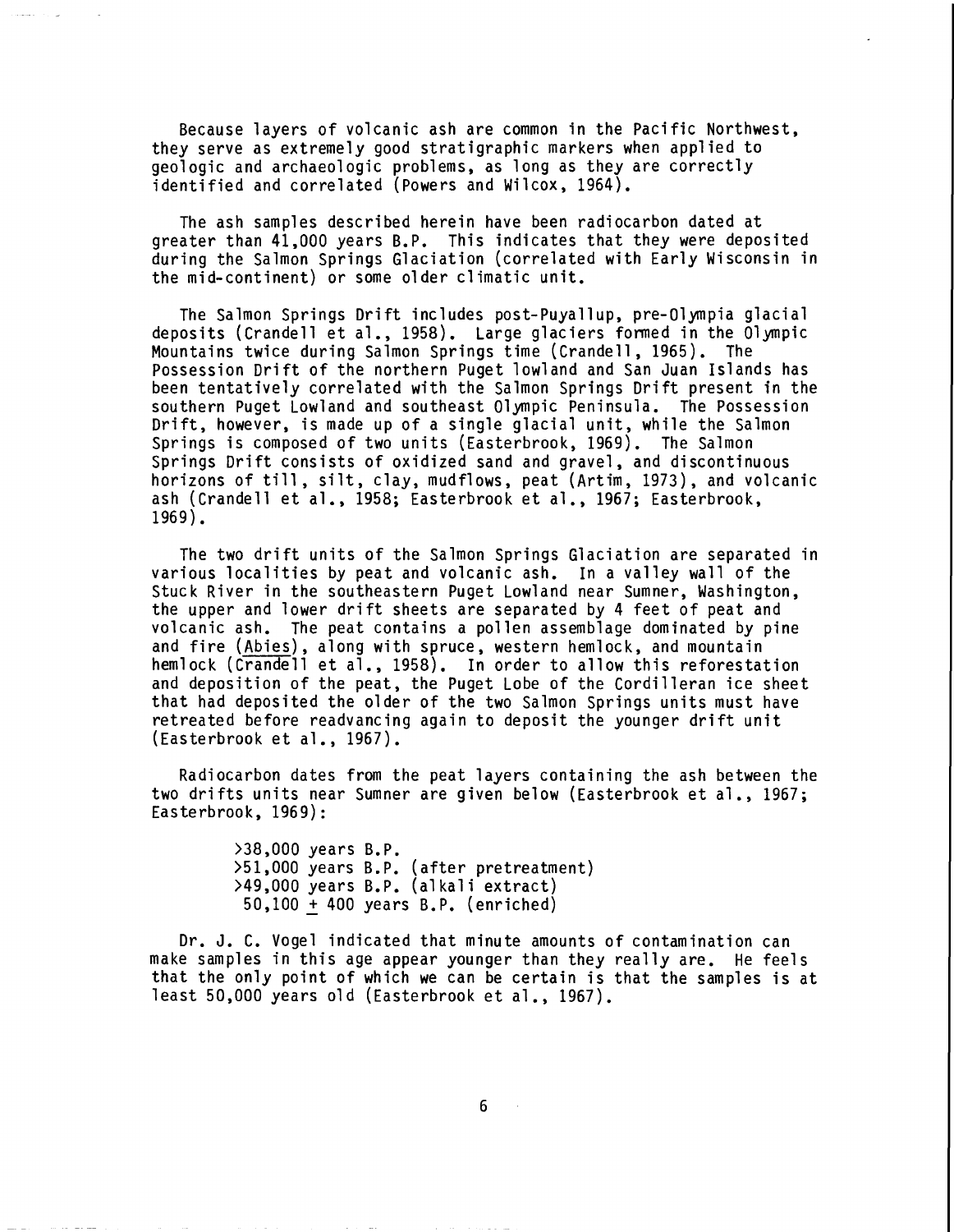This line of reasoning may be applied to the ashes studied in this paper. With a radiocarbon date in excess of 41,000 years B.P. for sample I, and a similar stratigraphic position of all samples, it appears possible that the ashes are similar in age to those near Sumner.

Although the peat and ash of the southeastern Olympic Peninsula are not as thick as those described above, they are nevertheless sometimes present between the upper and lower units of the Salmon Springs Drift.

Other volcanic ashes found in various parts of the Puget Lowland have been correlated with the Puyallup and Alderton Interglaciations (Crandell et al., 1958). These periods are older than the Salmon Springs Glaciation. Ashes of the Olympia interglaciation have not been found, partly because nearly everywhere there is an erosional unconformity between the Salmon Springs Drift and the overlying Vashon Drift (Crandell et al., 1958).

#### THE ASHES: THEIR THICKNESS, DISTRIBUTION, AND STRATIGRAPHIC POSITION

The volcanic ashes under study were deposited in relatively close proximity to each other. Samples I-III were taken from beds in Mason County, sample IV was obtained on the east bank of Hood Canal near the Kitsap/Mason County line, and sample V was found on the southwestern side of the Toandos Peninsula in Jefferson County (Fig. 4).

Ash I is located in the bank of the Frigid Creek tributary at an elevation of about 380 feet above sea level. It is about 4 inches thick, with the lower 2 inches composed of white ash and tephra that fine upward. The upper 2 inches consist of white ash, tephra, and pumice which again fine upward. The tendency of ash deposits to become finer at the upper surface is a common occurrence, and has been observed in ashes that were ejected from Mount Mazama and Glacier Peak (Fryxell, 1965) (Stratigraphic column 1).

Ash II can be found on the north side of the Skokomish River at an elevation of about 80 feet above sea level. The deposit consists of lacustrine sediments with ash and peat that attain a thickness of approximately 1 foot (Stratigraphic column 2).

Ash III is located just west of the town of Hoodsport at an elevation of about 108 feet above sea level. In the roadcut there is a 2 inch thick deposit of volcanic ash and lacustrine sediments (Stratigraphic column 3).

Ash IV lies on the east shore of the Hood Canal near the Mason/Kitsap county line (Fig. 4). This ash, peat, and silt deposit is about 1 foot in thickness at an elevation of approximately 32 feet above the canal (Stratigraphic column 4).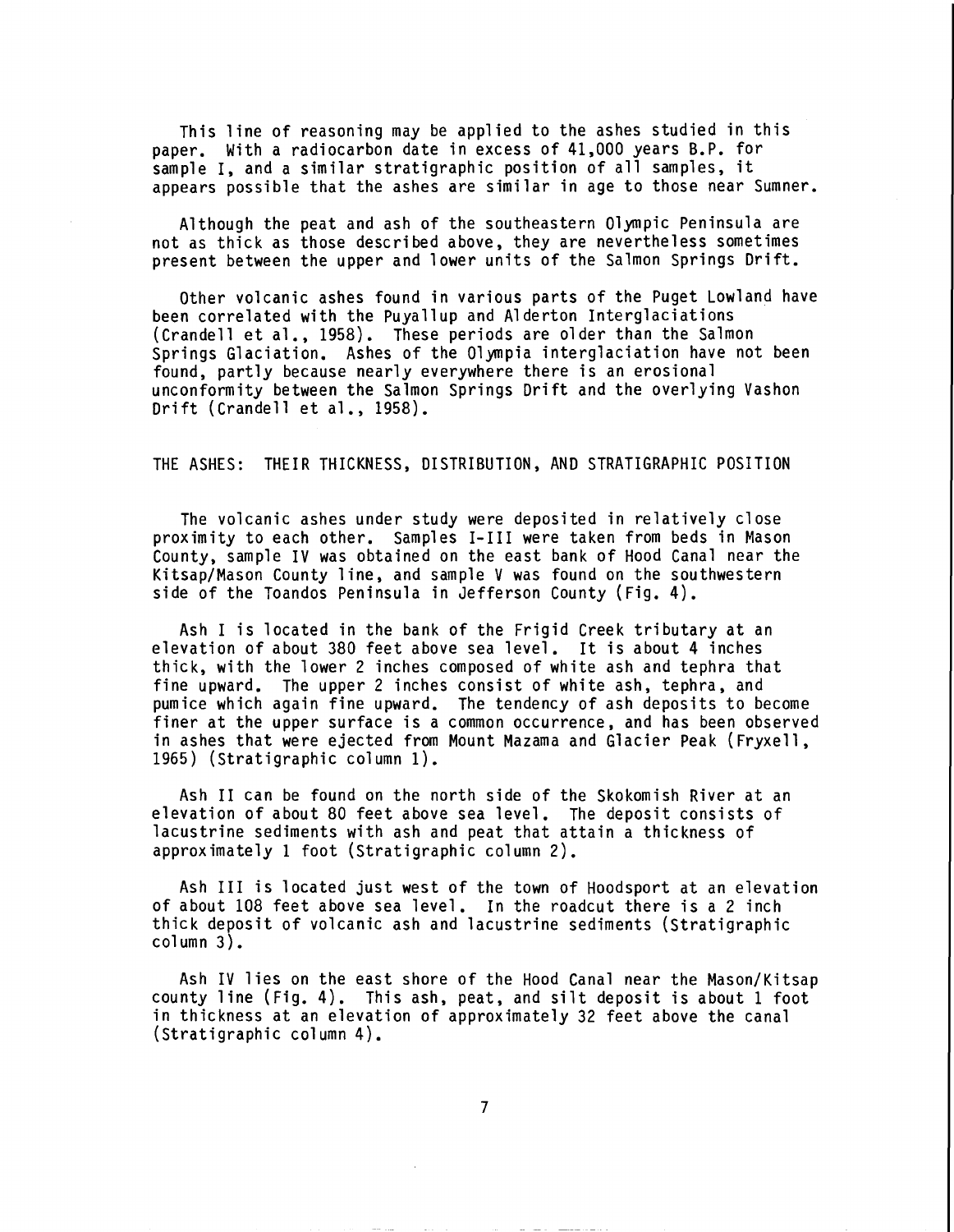Volcanic ash V, located on the Toandos Peninsula, is at an elevation of about 9 feet above sea level. It is found mixed with peat and weathered lacustrine clay, silt, sand, and pebbles, which collectively, attain a thickness of between 1 and 2 feet (Stratigraphic column 5).

Volcanic ash I occurs as a distinct unit unmixed with other deposits. Ash III is mixed with lacustrine sediments, and ashes II, IV, and V are mixed with peat. All these ashes may represent two closely spaced eruptions from the same volcano because [while] similar petrographically, chemically, and stratigraphically, differences among them can be attributed to varying degrees of weathering.

The post-glacial volcanic ash in many of the peat bogs in Washington occurs as a single, distinct layer, and is not mixed with the sediments above and below. Sample I is typical of this. In some bogs of eastern Washington, more than one ash layer can be found. The distribution locally of the upper layers and their compositional similarity to the lowest continuous ash layer implies that the upper layers are not from multiple eruptions, but rather from subsequent stream excavation and redeposition in the gogs of ash that fonned subaerially at the time of the eruption. Only three bogs are known to contain layers that represent multiple eruptions and possibly more than one source: these are in the Mount Rainier and Mount St. Helens area. The bogs are composed of multiple layers of ash that differ in character from each other. These, however, are the only known localities of multiple ash eruptions in the state of Washington (Rigg and Gould, 1957).

Local variations in thickness of ash deposits are probably due, in part, to differences in the quantity of ash deposited from air fallout resulting from local variations in rainfall and air currents. Variable amounts of ash were likely to have been flushed into bogs and depositional areas by streams from nearby land areas. Local crosswinds and eddies also may contribute to the irregular patterns of ash deposition (Rigg and Gould, 1957), as is the time of burial by overlying sediments (Easterbrook et al., 1967).

Kettles or other depressions in the glacial drift are many times occupied by bogs containing ash layers. Lakes filled those depression following the retreat of the ice and became the localities of deposition of stratified sediments of meltwater origin (Rigg and Gould, 1957). In the case of the southeastern Olympic Peninsula, the retreating ice may have been the Puget lobe of the Cordilleran ice sheet during the Salmon<br>Springs I Glaciation. Later the lakes became the sites of organic deposition, since the meltwater streams either become blocked or changed their drainage patterns. Planktonic organisms, often referred to as limbic or sedimentary peat, are the chief organic sediments in the deeper parts of the lakes. The remains of reeds and other attached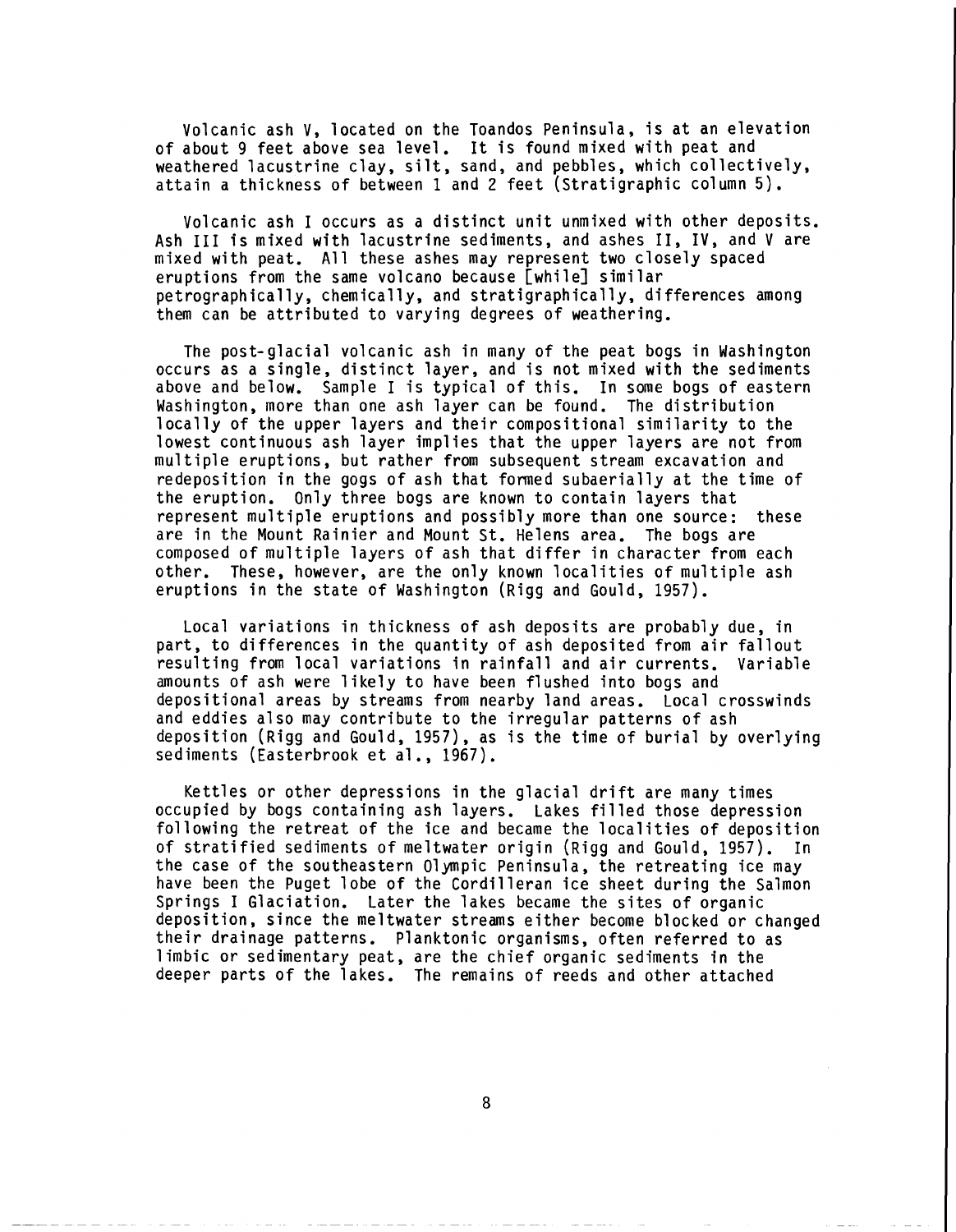

 $\bar{\gamma}$ 

Figure 4. Southeast Olympic Peninsula, Washington. Map shows localities from which samples were taken.

J.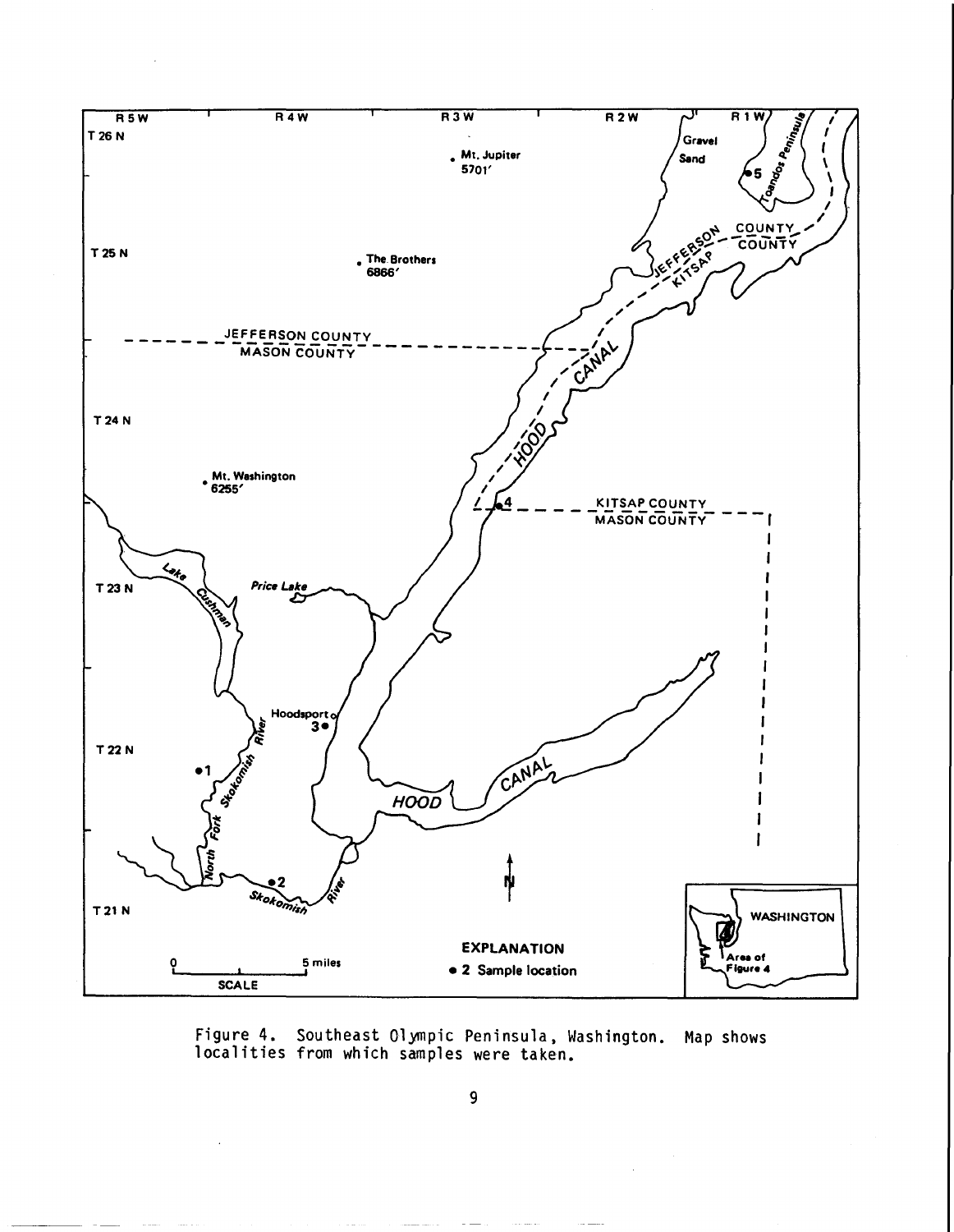Stratigraphic Column 1: The area from which ash sample I was taken is near the Frigid Creek Tributary, Mason County, Washington (SWl/4, sec. 19, T.22N., R.4W.)

| Elevation<br>(ft above<br>sea level) | Lithologic Unit                                                                                                                           |
|--------------------------------------|-------------------------------------------------------------------------------------------------------------------------------------------|
| 600                                  | Vashon lodgment till                                                                                                                      |
| 590                                  | Mostly covered (Vashon advance outwash?)                                                                                                  |
| 550                                  | Weathered alpine outwash, sandy gravel                                                                                                    |
| 510                                  | Covered                                                                                                                                   |
| 500                                  | Alpine outwash (same as above)                                                                                                            |
| 460                                  | Covered                                                                                                                                   |
| 450                                  | Alpine outwash (same as above)                                                                                                            |
| 444                                  | Massive gray clay with layers (up to 2 inches thick)<br>of peat $(U.S.G.S. radiocarbon date > 41,000 years B.P.)$                         |
| 441                                  | Covered                                                                                                                                   |
| 425                                  | Alpine outwash                                                                                                                            |
| 420                                  | Glaciolacustrine clay, silt, sand, tan, laminated,<br>Strike N50 <sup>0</sup> -70 <sup>0</sup> W, dip 17 <sup>0</sup> -23 <sup>0</sup> NW |
| 380.4                                | Tephra, white pumice and ash, fining upward                                                                                               |
| 380.2                                | Tephra, white ash fining upward                                                                                                           |
| 380                                  | Glaciolacustrine silt, sand, and clay (same as above)                                                                                     |
| 340                                  | Covered                                                                                                                                   |
| 290                                  | Glaciolacustrine silt, sand, and clay (same as above)                                                                                     |
| 285                                  | Tan alpine till, Salmon Springs                                                                                                           |
| 284                                  | Tan glaciolacustrine sand                                                                                                                 |
| 283                                  | Alpine till (same as above)                                                                                                               |
| 275                                  | Frigid Creek                                                                                                                              |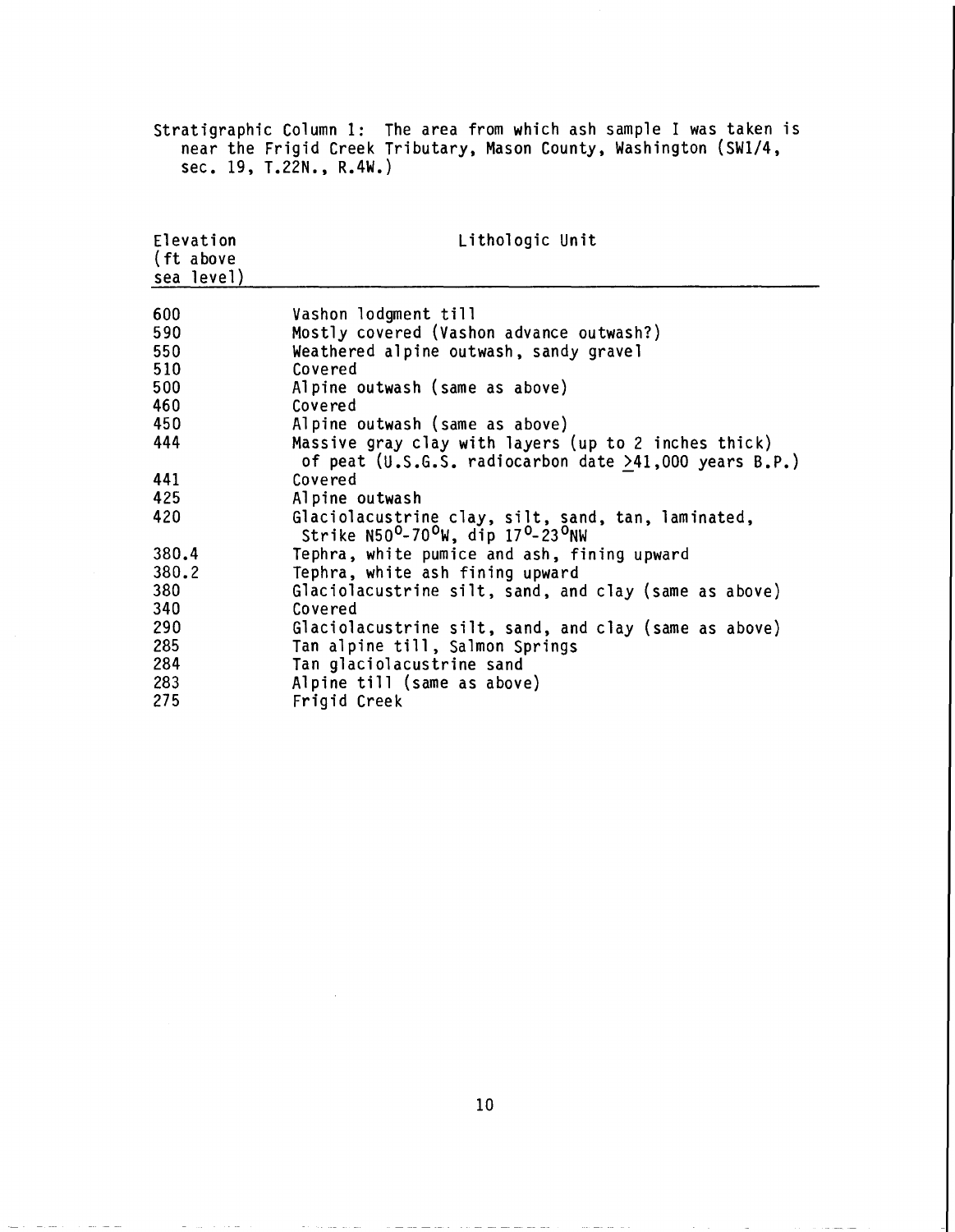|                                      | Stratigraphic Column 2: The area from which as sample II was taken is<br>on the north bank of the Skokomish River, Mason County, Washington<br>(SE1/4, sec. 9, T.21N., R.4W.) |
|--------------------------------------|-------------------------------------------------------------------------------------------------------------------------------------------------------------------------------|
| Elevation<br>(ft above<br>sea level) | Lithologic Unit                                                                                                                                                               |
| 490                                  | Vashon lodgment till                                                                                                                                                          |
| 485                                  | Vashon advance outwash, sandy gravel                                                                                                                                          |
| 380                                  | Covered                                                                                                                                                                       |
| 340                                  | Vashon advance outwash (same as above)                                                                                                                                        |
| 260<br>240                           | Puget till, Salmon Springs II<br>Alpine till, incorporating glaciolacustrine<br>sediments. Salmon Springs II                                                                  |
| 225<br>215                           | Alpine outwash, sandy gravel, weathered. Salmon Springs<br>Covered                                                                                                            |
| 180                                  | Puget outwash, weathered sandy gravel. Salmon Springs                                                                                                                         |
| 170<br>165                           | Covered<br>Alpine outwash, sandy gravel with glaciolacustrine sand,<br>silt, and clay. Salmon Springs                                                                         |
| 81                                   | Lacustrine sediments with ash and peat                                                                                                                                        |
| 80                                   | Alpine outwash (same as above)                                                                                                                                                |
| 70                                   | Puget outwash, sandy gravel, with glaciolacustrine sand,<br>silt, clay. Salmon Springs I                                                                                      |
| 60                                   | Covered                                                                                                                                                                       |
| 50<br>40                             | Puget till. Salmon Springs I<br>Road north of Skokomish River                                                                                                                 |
| R.4W.                                | Stratigraphic Column 3: The area from which sample III was taken west<br>of Hoodsport, Mason County, Washington (SE1/4, sec. 11, T.22N.,                                      |
| Elevation<br>(ft above               | Lithologic Unit                                                                                                                                                               |
| sea level)                           |                                                                                                                                                                               |
| 200                                  | Vashon lodgment till, with glaciolacustrine sediments                                                                                                                         |
| 190<br>133                           | Vashon advance outwash, sandy gravel<br>Glaciolacustrine sediments                                                                                                            |
| 130                                  | Till (Puget?), Salmon Springs II?                                                                                                                                             |
| 120                                  | Outwash and glaciolacustrine sediments. Puget?                                                                                                                                |
| 115                                  | Till (Puget?), Salmon Springs II?                                                                                                                                             |
| 110                                  | Puget outwash, sandy gravel                                                                                                                                                   |
| 108.2                                | Lacustrine sediments with ash                                                                                                                                                 |
| 108<br>80                            | Puget outwash, sandy gravel<br>Alpine outwash, sandy gravel, weathered                                                                                                        |
| 50                                   | Weathered alpine till. Salmon Springs I?                                                                                                                                      |
| 40                                   | Alpine outwash (same as above)                                                                                                                                                |
| 15                                   | Weathered alpine till. Salmon Springs I?                                                                                                                                      |
| 10 <sub>1</sub>                      | US 101, west of Hood Canal                                                                                                                                                    |

 $\frac{1}{2}$ 

 $\mathcal{A}^{\pm}$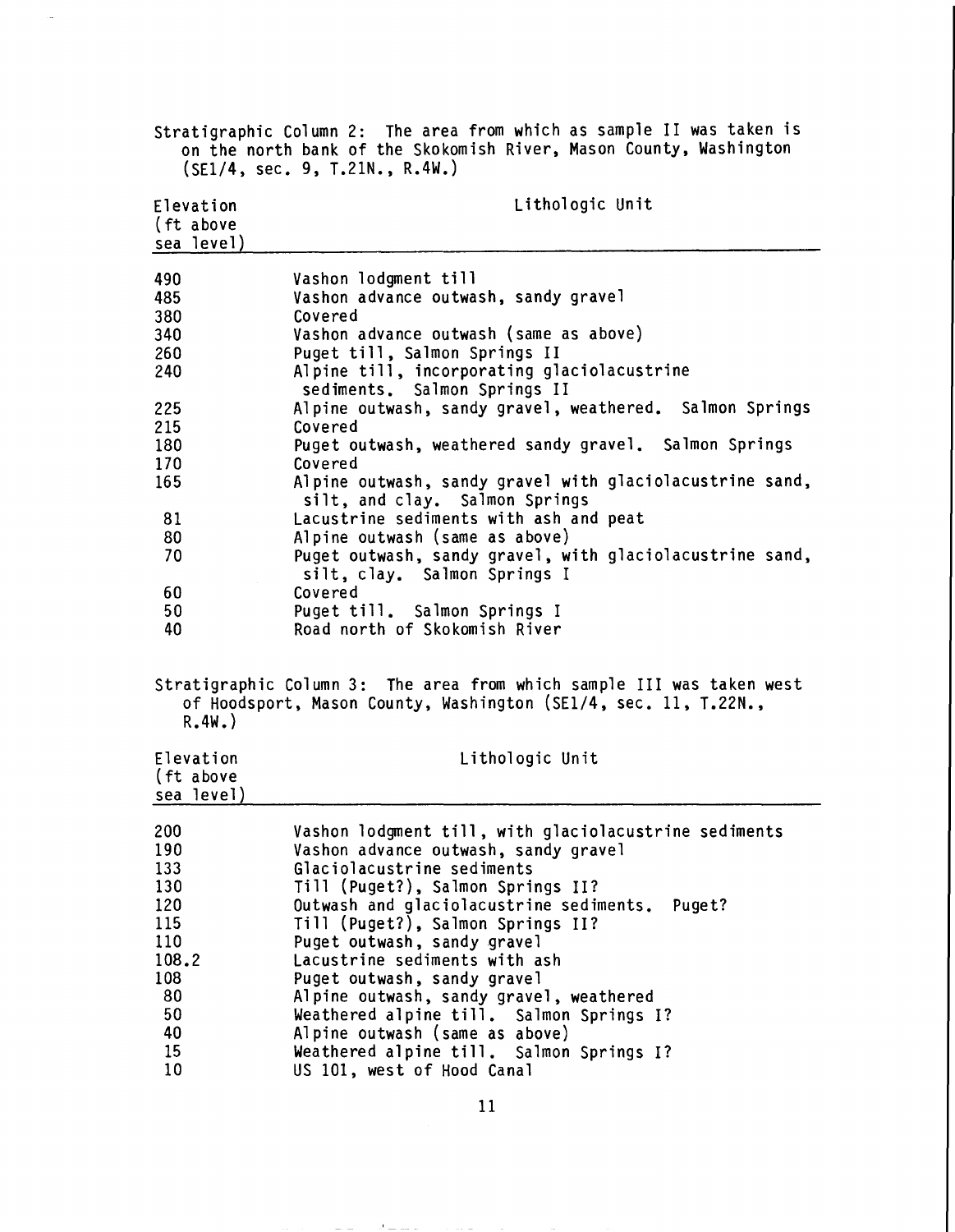Stratigraphic Column 4: The area from which sample IV was taken is on the east shore of the Hood Canal, Mason/Kitsap Counties, Washington (SEl/4, sec. 35, T.24N., R.3W.)

| Elevation<br>(ft above<br>sea level)  | Lithologic Unit                                                                                                                                |
|---------------------------------------|------------------------------------------------------------------------------------------------------------------------------------------------|
| 53<br>33<br>32<br>30                  | Weathered alpine sandy gravel<br>Salmon Springs?<br>Silt, peat, and ash<br>Sand                                                                |
| 15<br>14                              | Weathered alpine sandy gravel. Salmon Springs?<br>Weathered silt                                                                               |
| $\frac{9}{5}$                         | Weathered alpine sandy gravel. Salmon Springs?<br>Weathered sand<br>Bench along Hood Canal                                                     |
| $T.26N.$ , $R.1W.$ )                  | Stratigraphic Column 5: The area from which sample V was take is on the<br>southwest Toandos Peninsula, Jefferson County, Washington (sec. 32, |
| Elevation<br>(ft above<br>sea level)  | Lithologic Unit                                                                                                                                |
| 34                                    | Weathered alpine sand and sandy gravel. Salmon Springs?                                                                                        |
| 14<br>10                              | Weathered sand<br>Weathered lacustrine clay, silt, sand, pebbles, with ash<br>and peat                                                         |
| $\begin{array}{c} 8 \\ 7 \end{array}$ | Weathered sand                                                                                                                                 |
| 5                                     | Weathered sandy alpine gravel. Salmon Springs?<br>Beach along Hood Canal                                                                       |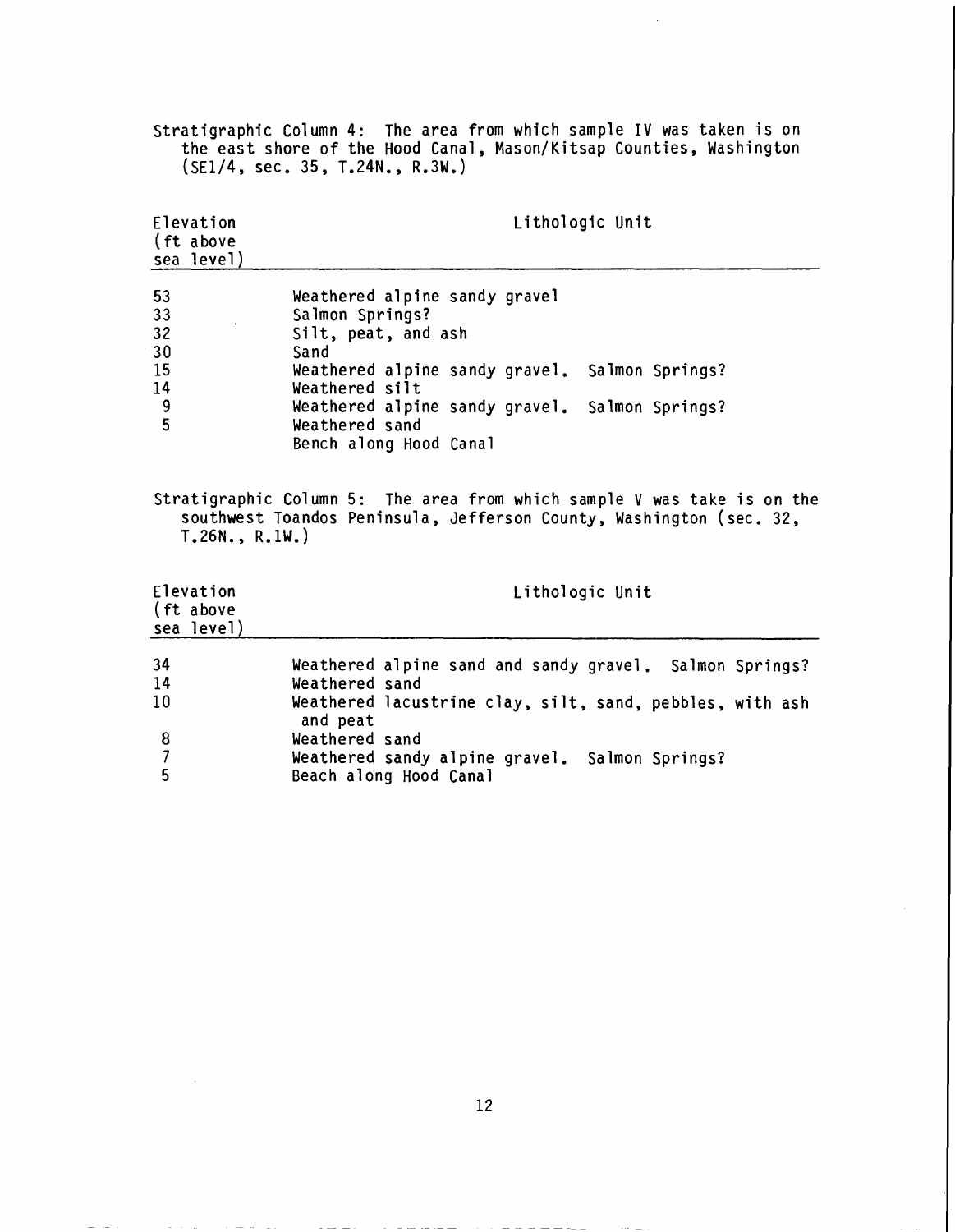plants (Rigg and Gould, 1957), including pine and fir (Easterbrook et al.,  $1958)^{\star}$  and (Easterbrook et al.,  $1967$ ), form what is known as fibrous peat which is found near the shallow edges of the bogs. As these deposits fill the lakes, sphagnum moss replaces the reeds and pines, and sphagnum peat is formed. Thus a typical Washington bog is distinguished by a succession of beds consisting of limbic peat, fibrous peat, and sphagnum peat overlying glacial meltwater sediments (Fig. 5). Peat is found with ashes II, IV, and V.

Ashes I and III were not deposited in peat bogs. They are, the least weathered of the samples, and this is logical since organic activity proceeds at a much more rapid rate in a bog or in the presence of peat. Ash I is found covered by but not mixed with other sediments. Ash III is mixed with lacustrine sediments that were simultaneously being deposited.



Figure 5. Profile of Covington Bog showing the relationship of the ash layer to limnic, fibrous, and sphagnum peat. Vertical lines indicate borings on which the profile is based. Thickness of ash not to scale. (From Rigg and Gould, 1957).

<sup>[\*</sup>This reference not in list of citations. Sentence taken verbatim from original.]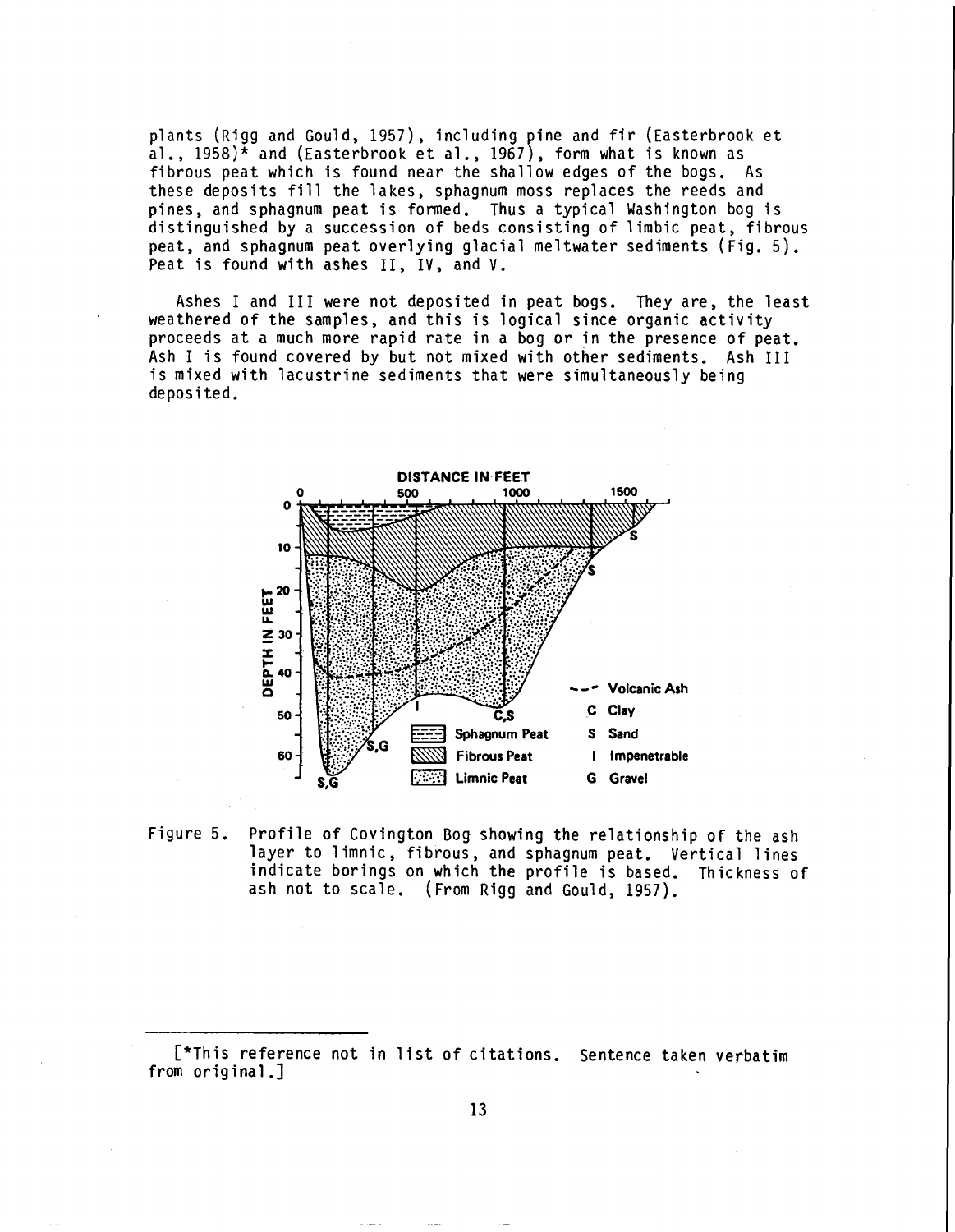#### COLOR AND TEXTURE OF THE ASH

The ashes range in color from the light gray of samples I and III to the tan and dark gray colors of samples II, IV and V. A tan color is usually indicative of deposition in fibric peat. It may also be the result of oxidation of mafic minerals due to subaerial exposure of the ash either during or after deposition (Rigg and Gould, 1957). In addition, organic stains from the bog environment in which the tan and gray samples came probably have much to do with the color (Czamanske and Porter, 1965).

Ash samples generally are vertically graded, fining upward. This is especially evident in ash I. Generally, tan ash in fibrous peat shows less upward fining than white or light gray ash, which may or may not be in peat. Vertical grading of ashes appears to be directly correlated with the depth of the water in which the ash is deposited. The excellent grading of sample I indicates deposition in relatively deep water (Rigg and Gould, 197). In contrast, the poorer grading of ashes II, IV, and V suggests that they were deposited on the surface of a bog or in shallow water.

Distance from the source is another important factor in determining the texture of the ash as it is deposited. Sorting of the ash particles becomes increasingly better as distance from the source increases, and the particles deposited at greater distances are finer and more uniform in size (Rigg and Gould, 1957). Mount Rainier, the closest volcano to the southeastern Olympic Peninsula, is 75 miles away (Fig. 1). Newberry Caldera of almost any Cascade composite cone should be considered a possible source for the tephra.

#### DEPOSITION OF THE ASH

The five samples analyzed all contain glass and free mineral crystals in varying amounts. Each of the ashes will be considered here separetly, followed by a discussion of the correlations that exist between them.

Volcanic ash I (Fig. 6) consists primarily of angular and irregularly shaped glass shards, making it a vitric ash (Williams et al., 1954). Free mineral crystals are also present. With a refractive index of 1.508, the glass should have been derived from an acid magma with a silica content near 70% (Mathews, 1951). Atomic absorption data is presented in Table 1. X-ray fluorescence data (Table 2) further confirm this silica percentage, making the ash a rhyolite, dacite, or rhyodacite (Tables 3 and 4) (Heiken, 1974). Petrographic analysis reveals colorless glass with phenocrysts of quartz, plagioclase, hypersthene, and sanidine. The phenocrysts comprise less than 15% of the volume. The virtric fragments show a pumiceous texture with thin vesicle walls. X-ray fluorescence figures analyses for  $K<sub>2</sub>0$  and CaO indicate that the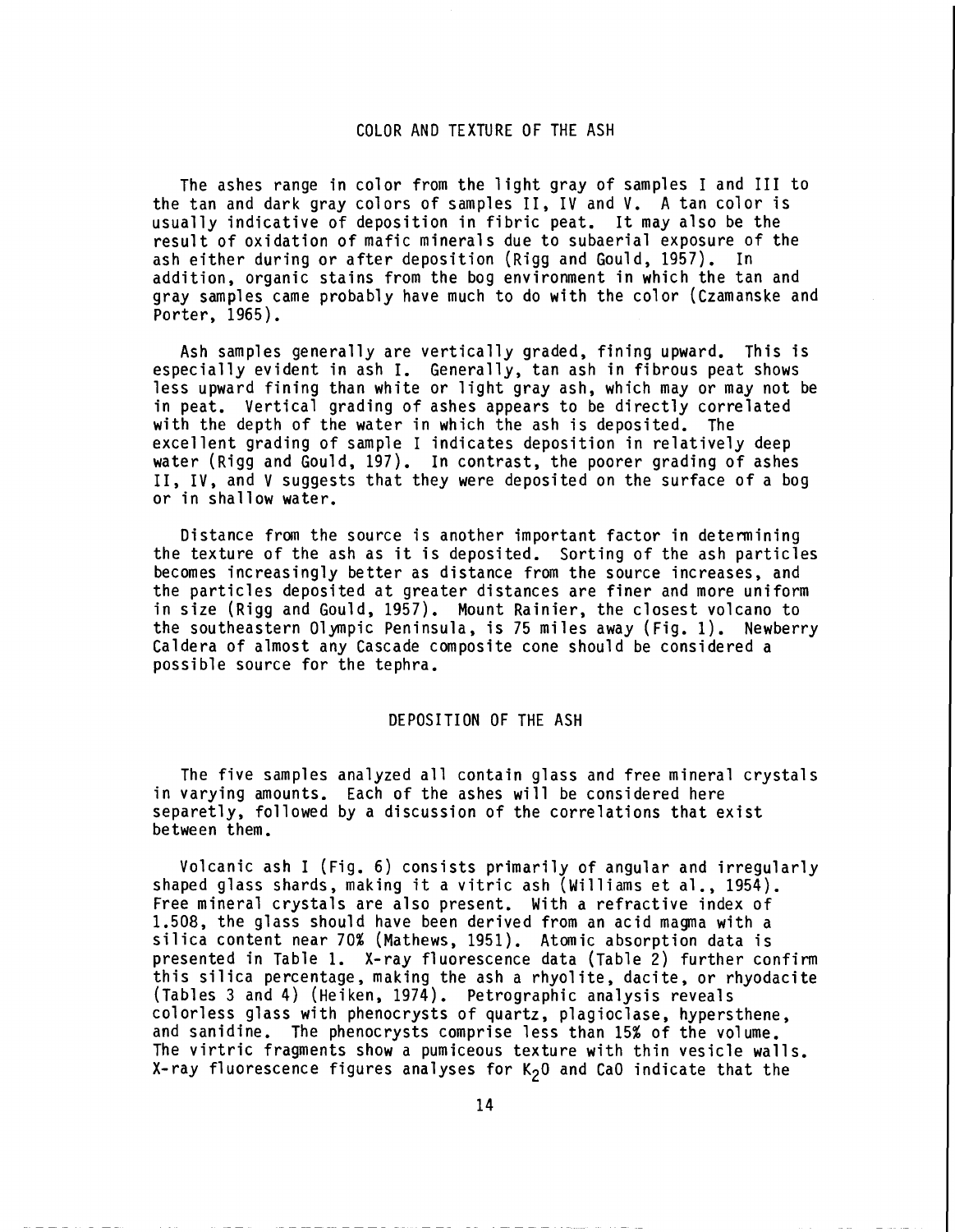ash is a rhyodacite. The potassium concentration of 3.5% is especially useful in determining this.

Ash II (Fig. 6) is extremely weathered. Petrographic analysis reveals very small grains that are gold in color in addition to some glass shards. Angular quartz grains lie in a matrix that appears to be montmorillonite. Montmorillonite is commonly formed by the alteration of volcanic ash (Mason and Berry, 1968). Atomic absorption data [are] given in Table 1; then values somewhat from those of a fresh ash sample due to the extreme weathering of ash II. It is difficult to determine exactly what type of ash this samples is, although a weathered rhyodacite is possible.

Sample III (Fig. 7) also appears to contain monmorillonite, but is not as extensively weathered as sample II. Ash III contains more than any of the other samples except ash I. Plagioclase is observed, as are large amounts of quartz which is probably due to the lacustrine and that is inter-mixed with the ash.

Atomic absorption data [are] presented in Table 1. A relatively close correlation may be drawn between sample III and sample I; differences may be due to weathering and the presence of other minerals in the sample. The ash appears to be dacitic or rhyodacitic.

Ashes IV and V are both intensely weathered. Their tan-yellow hues are suggestive of alteration and oxidation (Czamanske and Porter, 1965). When viewed with a petrographic microscope, one observes small, angular quartz grains and some weathered glass shards. Sample V has a greater amount of quartz present relative to sample IV, as indicated by X-ray diffraction techniques. This same method further demonstrates the abundance of morillonite (Rich and Kunze, 1964). Atomic absorption data is presented in Table 1; variations from fresh samples (Tables 3 and 4) are again attributed to weathering and to the presence of peat and foreign minerals in the ash samples. Ash type is difficult to determine as are refractive indices of the altered minerals; weathered rhyodacite is possible.

A number of correlations may be drawn from the data presented here. They are primarily concerned with the degree of weathering of the samples, although other factors are also considered.

With an increase in weathering of a volcanic ash, Czamanske and Porter (1965) found that the percentage of TiO<sub>2</sub> and Fe<sub>2</sub>O<sub>3</sub> increases, and that the amount of  $K_2$ O decreases in the sample. The ashes with the most clay present in them should have the highest ferric iron content (Engel et al., 1962). All of these observations apply the ashes under study. In Table 1, based on atomic absorptions data, we can see that sample IV has the greatest amount of Fe $_2$ O $_3$  and TiO $_2$ , and the least amount of K $_2$ O; it is thus the most weathered of the ashes. Samples II and V show the next highest degree of weathering, respectively, based on their TiO<sub>2</sub>, Fe<sub>2</sub>O<sub>3</sub>, and K<sub>2</sub>O<sub>3</sub> values. Ash I is the least weathered, as would be expected, followed by sample III (Table 1).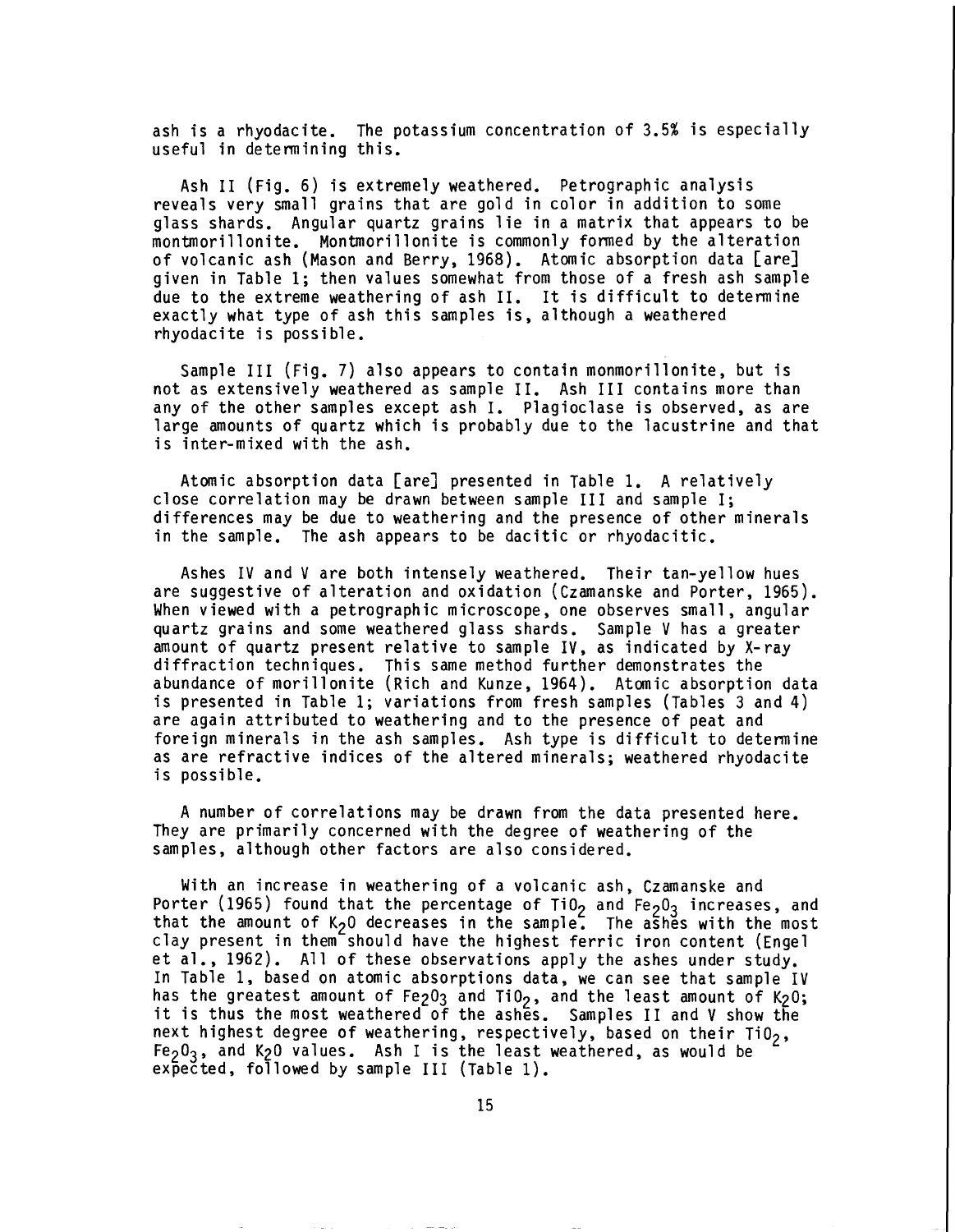

 $\ddot{\phantom{1}}$ 



Figure 6. Ash grains.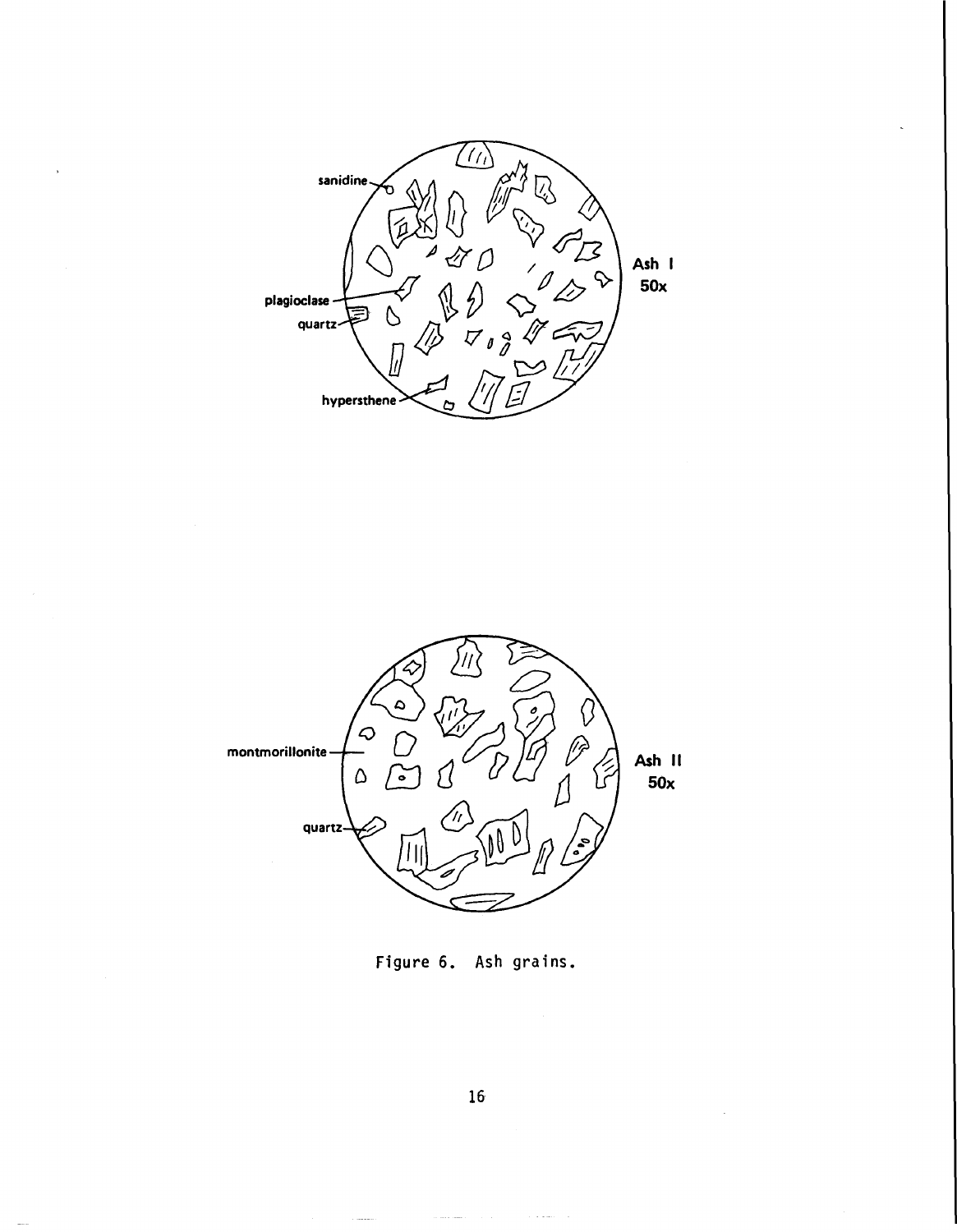

Figure 7. Ash grains.

17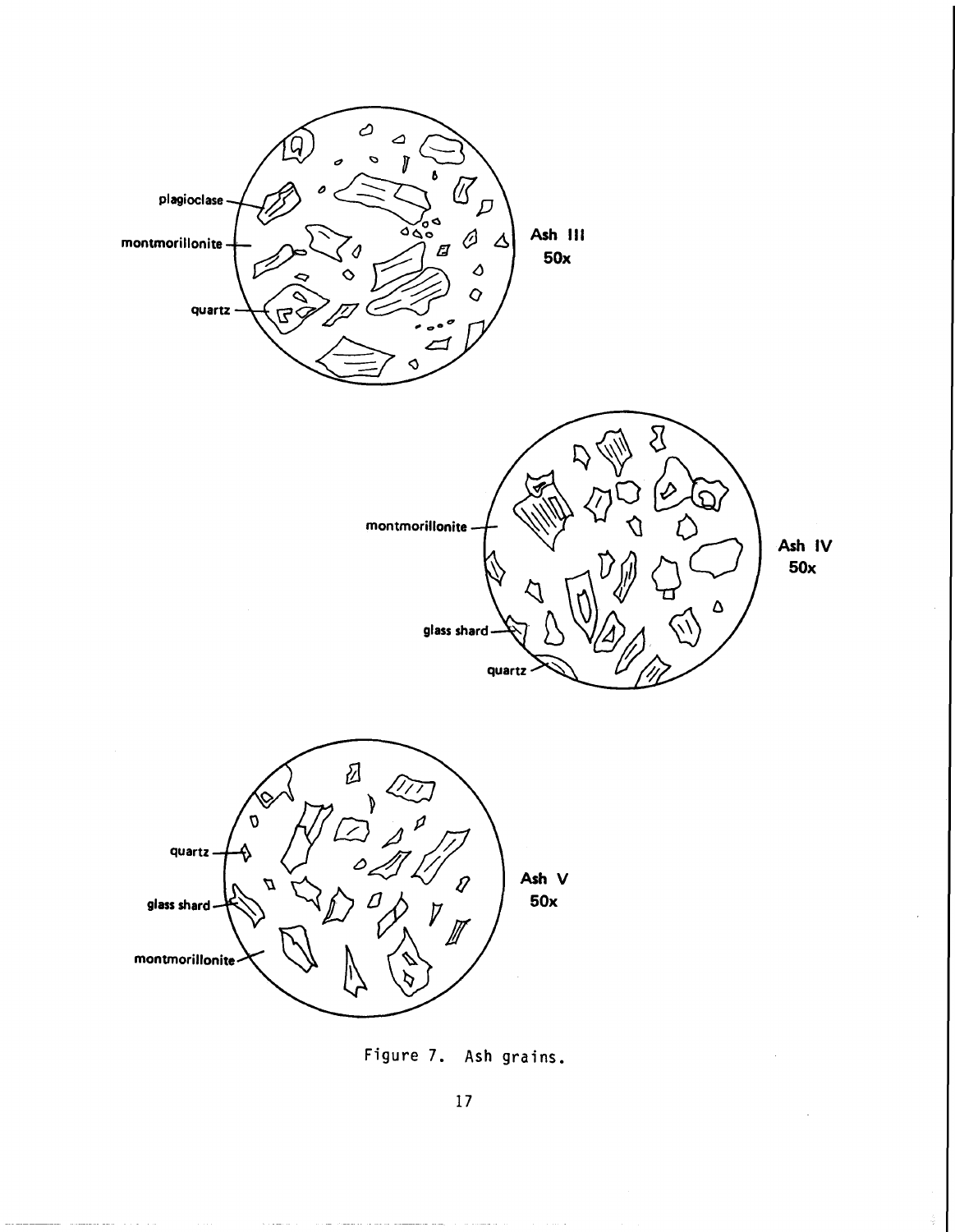| Ash Constituent                |       | П     | III   | 1 V   | ٧     |  |
|--------------------------------|-------|-------|-------|-------|-------|--|
| Ti0 <sub>2</sub>               | 0.223 | 0.276 | 0.252 | 0.524 | 0.268 |  |
| Fe <sub>2</sub> 0 <sub>3</sub> | 0.968 | 1,688 | 1,292 | 2,000 | 1,416 |  |
| Mn0                            | 0.043 | 0.030 | 0.073 | 0.083 | 0.032 |  |
| $M_{g}0$                       | 0.491 | 0.298 | 0.307 | 0.581 | 0.368 |  |
| K <sub>2</sub> 0               | 2.896 | 1,160 | 1,970 | 1.120 | 1.752 |  |

Table 1. Atomic absorption data (in percent composition)

Table 2. X-ray fluorescence data obtained for volcanic ash I

| Chemistry        | Percent |
|------------------|---------|
| Si0 <sub>2</sub> | 67.80   |
| K <sub>2</sub> 0 | 3.50    |
| Ca0              | 1.83    |

Table 3. Chemistry of two rhyolitic/dacitic volcanic ashes:

(1) Katmai, Alaska and (2) Crater lake, Oregon in percent by X-ray fluorescence analysis (After Heiken, 1973)

| Chemistry                      | $\langle 1)$ | (2)   | Chemistry                      | (1)   | (2)   |
|--------------------------------|--------------|-------|--------------------------------|-------|-------|
| Si0 <sub>2</sub>               | 73.52        | 71.82 | K <sub>2</sub> 0               | 2.90  | 2.89  |
| Ti0 <sub>2</sub>               | 0.22         | 0.49  |                                | 0.04  | 0.07  |
| A1203                          | 12.15        | 15.07 | P <sub>2</sub> 0 <sub>5</sub>  | 0.02  |       |
| Fe <sub>2</sub> 0 <sub>3</sub> | 0.49         | 1.33  | $H20+$                         |       |       |
| FeŌ                            | 1.28         | 0.89  |                                |       |       |
| Mn <sub>0</sub>                | 0.07         | 0.06  | $\frac{1}{2}$ 0.               |       |       |
| Mg <sub>0</sub>                | 0.52         | 0.44  | Total                          | 96.60 | 99.99 |
| CaO                            | 1.29         | 1.91  | Total<br>Fe as                 |       |       |
| Na <sub>2</sub> 0              | 4.10         | 5.02  | Fe <sub>2</sub> 0 <sub>3</sub> | 1.91  | 2.22  |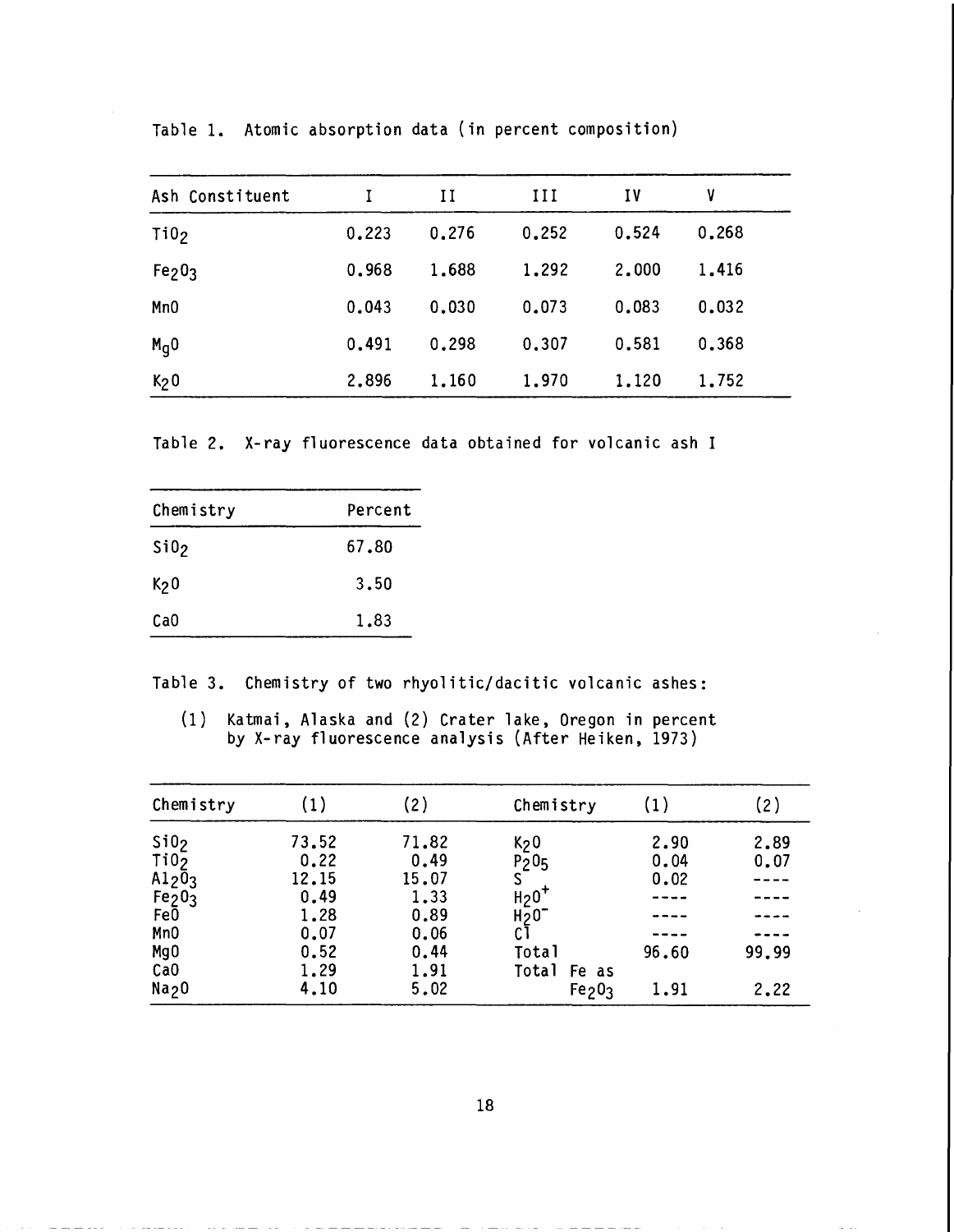| Constituent                    | Rhyolite | Dacite | Andesite | Basalt | Phonolite |
|--------------------------------|----------|--------|----------|--------|-----------|
| Si0 <sub>2</sub>               | 73.66    | 63.58  | 54.20    | 50.83  | 56.90     |
| Ti0 <sub>2</sub>               | 0.22     | 0.64   | 1.31     | 2.03   | 0.59      |
| $Al_2O_3$                      | 13.45    | 16.67  | 17.17    | 14.07  | 20.17     |
| Fe <sub>2</sub> 0 <sub>3</sub> | 1,25     | 2.24   | 3.48     | 2.88   | 2.26      |
| Fe <sub>0</sub>                | 0.75     | 3,00   | 5.49     | 9.05   | 1,85      |
| Mn0                            | 0.03     | 0.11   | 0.15     | 0.18   | 0.19      |
| Mg <sub>0</sub>                | 0.32     | 2.12   | 4.36     | 6.34   | 0.58      |
| Ca <sub>0</sub>                | 1.13     | 5.53   | 7.92     | 10.42  | 1.88      |
| Na <sub>2</sub> 0              | 2.99     | 3.98   | 3.67     | 2.23   | 8.72      |
| K <sub>2</sub> 0               | 5.35     | 1,40   | 1.11     | 0.82   | 5.42      |
| P <sub>2</sub> 0 <sub>5</sub>  | 0.07     | 0.17   | 0.28     | 0.23   | 0.17      |
| H <sub>2</sub> 0               | 0.78     | 0.56   | 0.86     | 0.91   | 0.96      |
| Total                          | 100.0    | 100.0  | 100.0    | 100.0  | 100.0     |

Table 4. Average composition (oxides, wt.%) of five classes of volcanic rocks (Cannichael et al., 1974)

In addition to weathering, other factors may cause varying compositions among the ashes. Crystal content of ash may, during the period of the eruption, change, with ashes of different compositions being subjected to different wind patterns (Czamanske and Porter, 1965). An example of this occurred 6,600 years ago when Mount Mazama erupted. Huge amounts of dacite ash and pumice mixed with older andesite fragments were exploded from the cone. The explosions increased in violence, as in common for dacite eruptions. Great glowing avalanches of ash and pumice occurred, and following this the composition of the magma changed from dacite to basaltic andesite (Macdonald, 1972).

Another cause of local differences in ash composition may be caused by shifting winds during an eruption (Porter, 1965)\*. When it is ejected, most ash is composed of glass fragments and crystals. Thus crysta1s are more abundant in the ash that is deposited near the vent and become less abundant with increasing distance from the vent. Most violently explosive eruptions are caused by felsic magmas, in which the crystals contain less silica, and more iron, calcium, and magnesium, than the liquid part of the magma that forms the glass (Macdonald, 1972).

Thus we would expect to find ashes that contain fewer crystals and greater amounts of silica at greater distances away from the point of ejection. Change in the composition of an ash as it travels through the air is known as "aeolian differentiation" (Macdonald, 1972). Aeolian

<sup>[\*</sup>This reference not with list of citations and cannot be identified.]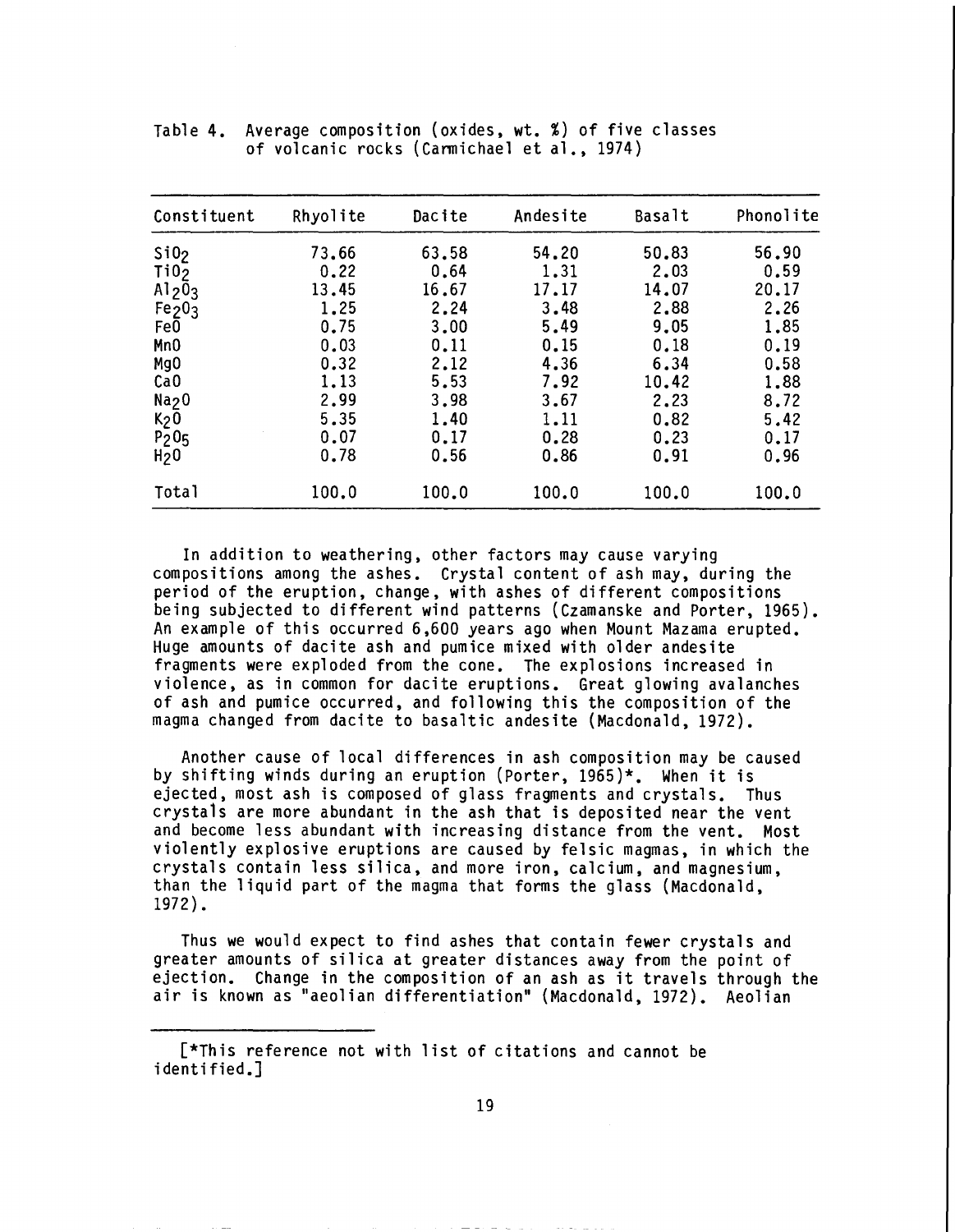differentiation appears to be one of the plausible explanations for the composition of the ashes on the southeastern Olympic Peninsula. Silica is certainly abundant, and glass shards are present in all samples. With this in mind, it would appear that the samples were ejected during a violent eruption of a volcano a great distance **away** from the southeastern Olympics.

### ATMOSPHERIC CONDITIONS DURING DEPOSITION OF THE ASH

A climate somewhat cooler and moister than the present one probably prevailed during the nonglacial interval of the Salmon Springs Glaciation. The prevailing winds were probably from the southwest, just as they are today. The question that comes to mind is how could a volcanic ash come from the southwest when there are no volcano[es] to the east in the Cascades and then somehow carried westward.

R. J. Reed of the University of Washington's Department of Meteorology and Climatology analyzed this problem in relation to ash from Glacier Peak that is presumed to have been ejected in a climate similar to the one we are speaking about. He states that a low pressure cell moving from the Pacific eastward over the eruption is the most reasonable situation that would cause ash to be distributed on both the east and west sides of the Cascades (Fig. 8). Reed assumed that it took three days for a low to travel from the Pacific across the Cascades, and that high altitude winds were more effective in distributing the ash than weak surface winds (Rigg and Gould, 1957).

The eruption of the volcano could have begun prior to the formation of the low pressure cell in the Pacific, and the ejecta would have been carried to the northeast by the prevailing winds (Fig. 8A). But in the presence of the low pressure cell off the coast, the winds around the erupting volcano would have changed to west-northwesterly, carrying the ash eastward. As the low moved in over the coast (Fig. 88), the moving air over the erupting volcano would have shifted back again to the northeast. The low is centered over the erupting volcano in Figure 8C, and the ash would have been carried to the west and northwest by easterly and southeasterly winds (Rigg and Gould, 1957). This would be the case if the ash on the Olympic Peninsula has come from a volcano in the northern Cascades. In Fig. 80, we see that the winds would have changed to northwesterly and then back to southwesterly, completing the sequence as the low moved eastward (Rigg and Gould, 1957). Ash from an erupting volcano in the southern Cascades would have been deposited on the Olympic Peninsula in this instance. In Fig. 8, the surface winds corresponding to the high altitude patterns of Figures 88 and 80 are shown in Figures 8E and 8F, respectively. According to these patterns, volcanic ash falling into the lower strata from the higher strata in the northern Cascades would be carried by surface winds westward and southeastward into the Puget Lowland. This sequence, although occurring most frequently in late winter and spring, can occur in other seasons as well.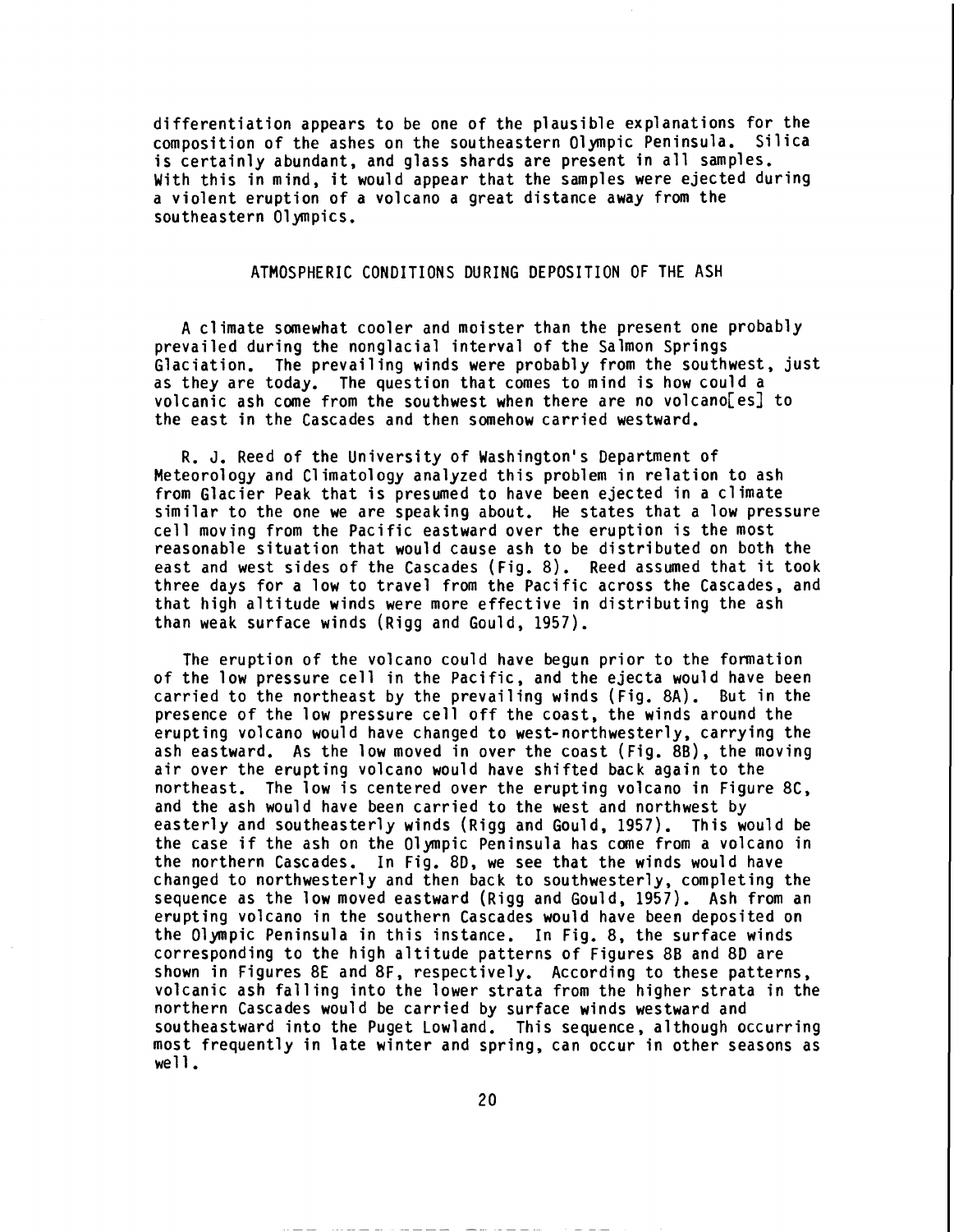It has already been concluded from sedimentary and petrologic evidence that ashes I-V may have been produced by two closely-spaced eruptions of one volcano.

## USEFULNESS OF VOLCANIC ASH IN STRATIGRAPHIC DETERMINATION

Many of the ash beds in the United States would be extremely useful stratigraphic markers if their petrographic, chemical, and stratigraphic relations were thoroughly studied. In many regions, including mountains and lowlands, glaciated and nonglaciated areas, volcanic ash would help to solve stratigraphic and time related problems that exist between widely separated environments of climate and deposition (Wilcox, 1965).

One of the biggest drawbacks we are faced with today is the lack of correlation between ashes. Even worse, many areas of the United States have not yet been geologically mapped in the detail necessary to discover and identify thin volcanic ash layers. The Olympic Peninsula is a case in point. Only recently has detailed geologic mapping been undertaken on the areas of Mason, Kitsap, and Jefferson counties discussed in this paper. Volcanic ashes are undoubtedly present in other areas of the Olympic Peninsula; they just need to be located and identified.

#### CONCLUSION

Because of petrologic, stratigraphic, and chemical similarities between these samples from the southeastern Olympic Peninsula, the ash was probably deposited by one volcano in a short period of time. An age date of greater than 41,000 years B.P. needs to be made more precise by K-Ar dating techniques. This will then make the ash increasingly useful as time and stratigraphic markers.

The source of this ash still remains a problem. Newberry Caldera or most any volcano in the Cascades could have erupted the tephra, although evidence favors one relatively distant from the southeast Olympic Peninsula. Varying winds likely brought the ash to its present location. The eruption was a violent one, as would be expected when rhyodacite ashes are produced. Although ash type is difficult to detennine of the weathered sample. A slight change in the composition of the ejected materials may have occurred, but most of the variation among ashes is due to weathering.

This brings us back once again to the use of ashes as stratigraphic markers. More ash layers in this vicinity need to be discovered, age dated, and correlated with other ash units elsewhere. These unit must then be correlated with others, and so on, until eventually a place and time of eruption can be discerned. Larger problems, such as the age of many of the early glaciations and interglaciations, the times of eruption of volcanoes more than 12,000 years ago, and many other questions that confront stratigraphers and chronologists today, need to be solved and answered. Through ash correlation and application, these problems may someday be solved.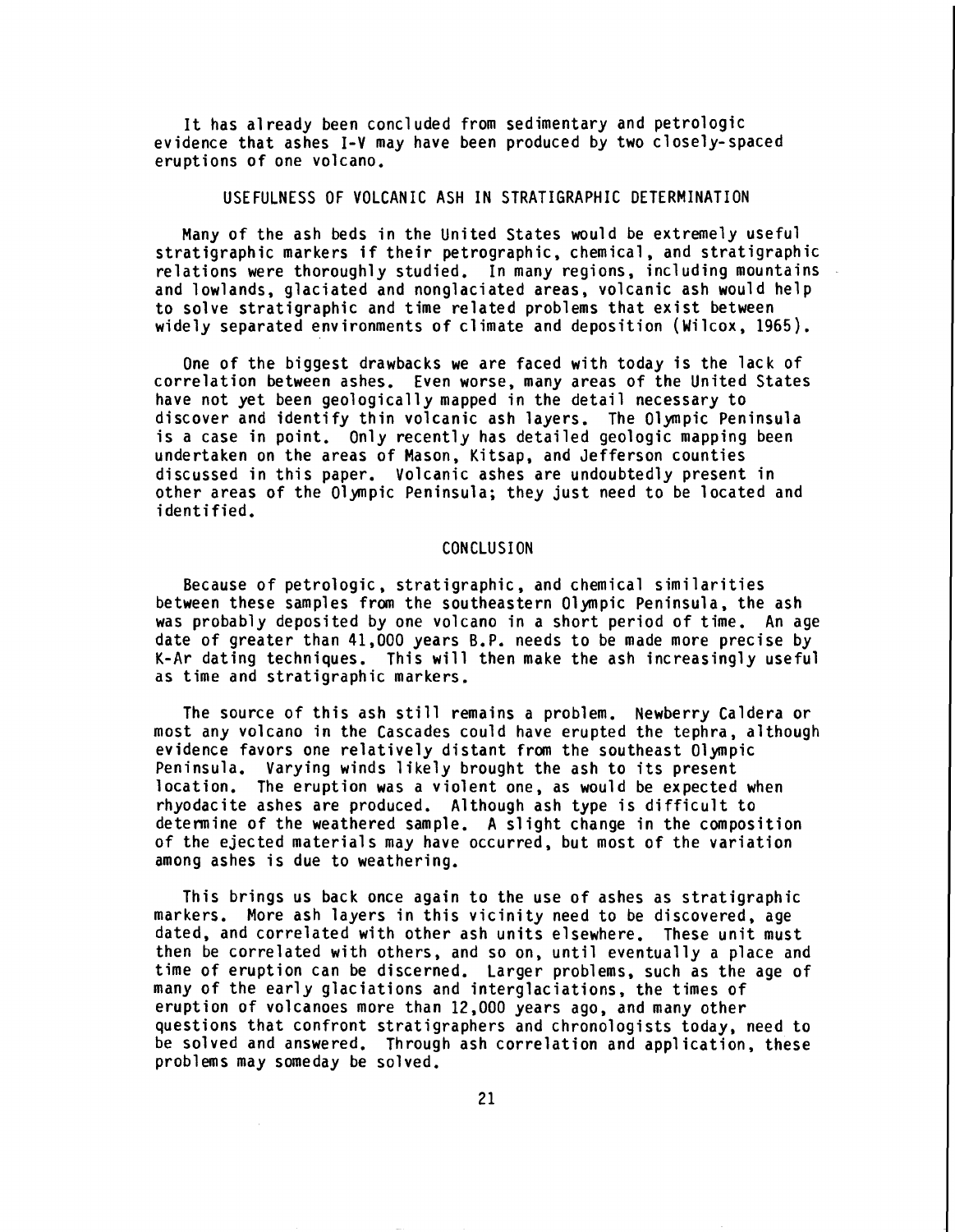

Figure 8. eastward. Sequence of winds accompanying movement of low pressure area {From Rigg and Gould, 1957)